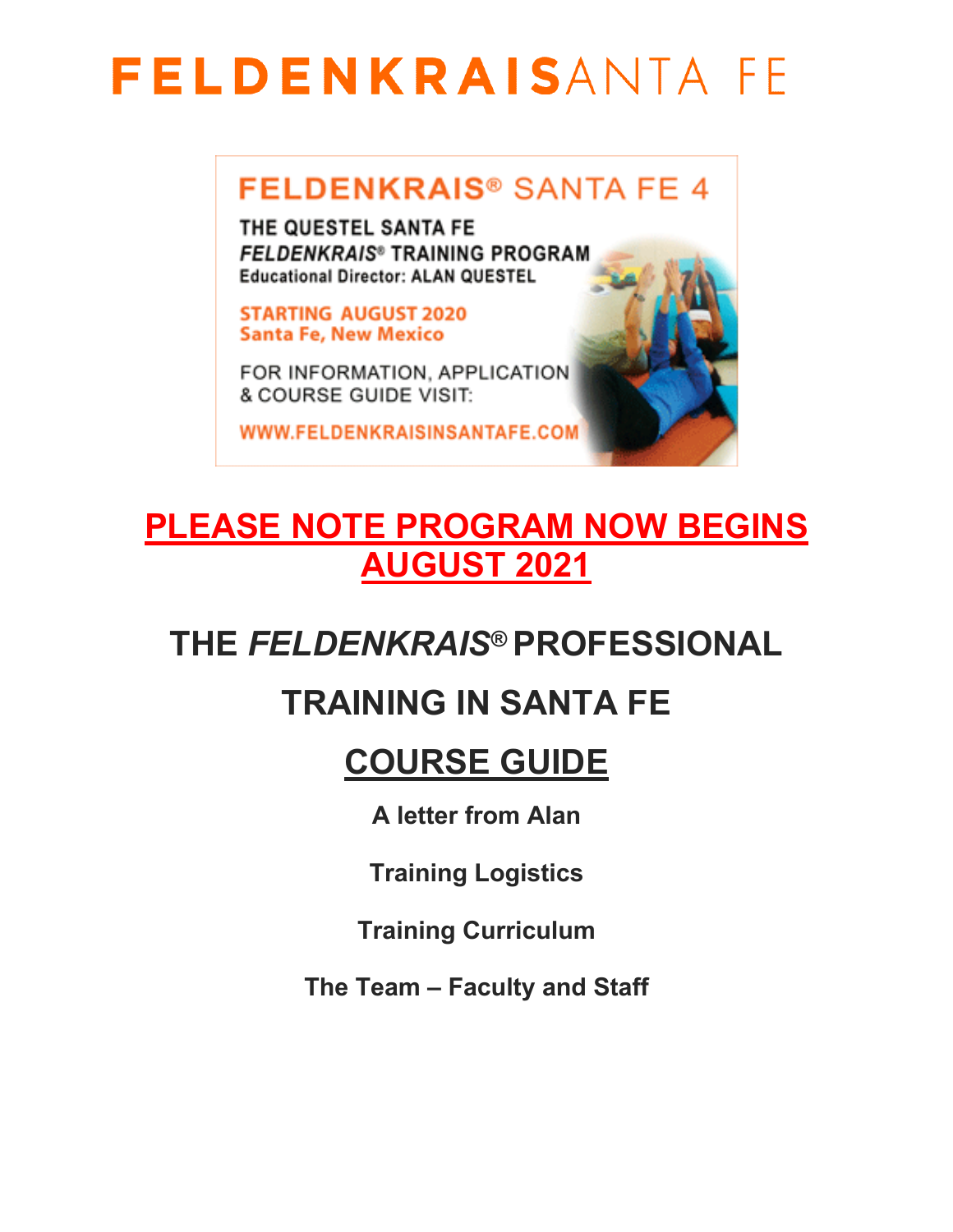### **A LETTER FROM ALAN**

If you are interested in…

**…learning…moving…discovering yourself…helping others …improving the quality of your life…becoming more creativity…finding a new profession realizing…your dreams…**

…. Whoever you are…whatever your dreams are…you will find new and creative means to personal and professional development through The Feldenkrais® Professional Training in Santa Fe.

I have been training practitioners worldwide in over 40 trainings since 1994 and have come to realize that there are four fundamentally important elements necessary for you to learn the Feldenkrais Method®….

…First is your learning environment. One where you are free to discover, feel safe, make mistakes, not know everything beforehand and free to learn at your own pace.

...Second is the development of your confidence and self-reliance towards your competence and proficient skills to teach the Feldenkais Method®.

The third and fourth are intertwined …your personal and professional development. One informs and feeds the other throughout your training, to serve as the means for your continued development years after you graduate as a Feldenkrais® Practitioner.

I am interested and committed in providing you with a training that fulfills all of these elements in a way that is personal for you! Training programs have continued to evolve and improve since Dr. Feldenkrais' early programs. Enhanced by innovations in learning, understanding what makes a more effective Feldenkrais® Practitioner and access to a much broader diversity of materials. Your training will be both the culmination and the continued development of this process.

The design of the program continues the tradition begun by Dr. Moshe Feldenkrais utilizing the materials he created: lessons, videotapes, articles and books so you may develop a personal sense of who Moshe Feldenkrais was and how he worked.

#### **IN ADDITON THE FELDENKRAIS® PROFESSIONAL TRAINING IN SANTA FE GIVES YOU MORE…**

- Exceeds the number of required training hours
- Provides additional private lessons (beyond international training accreditation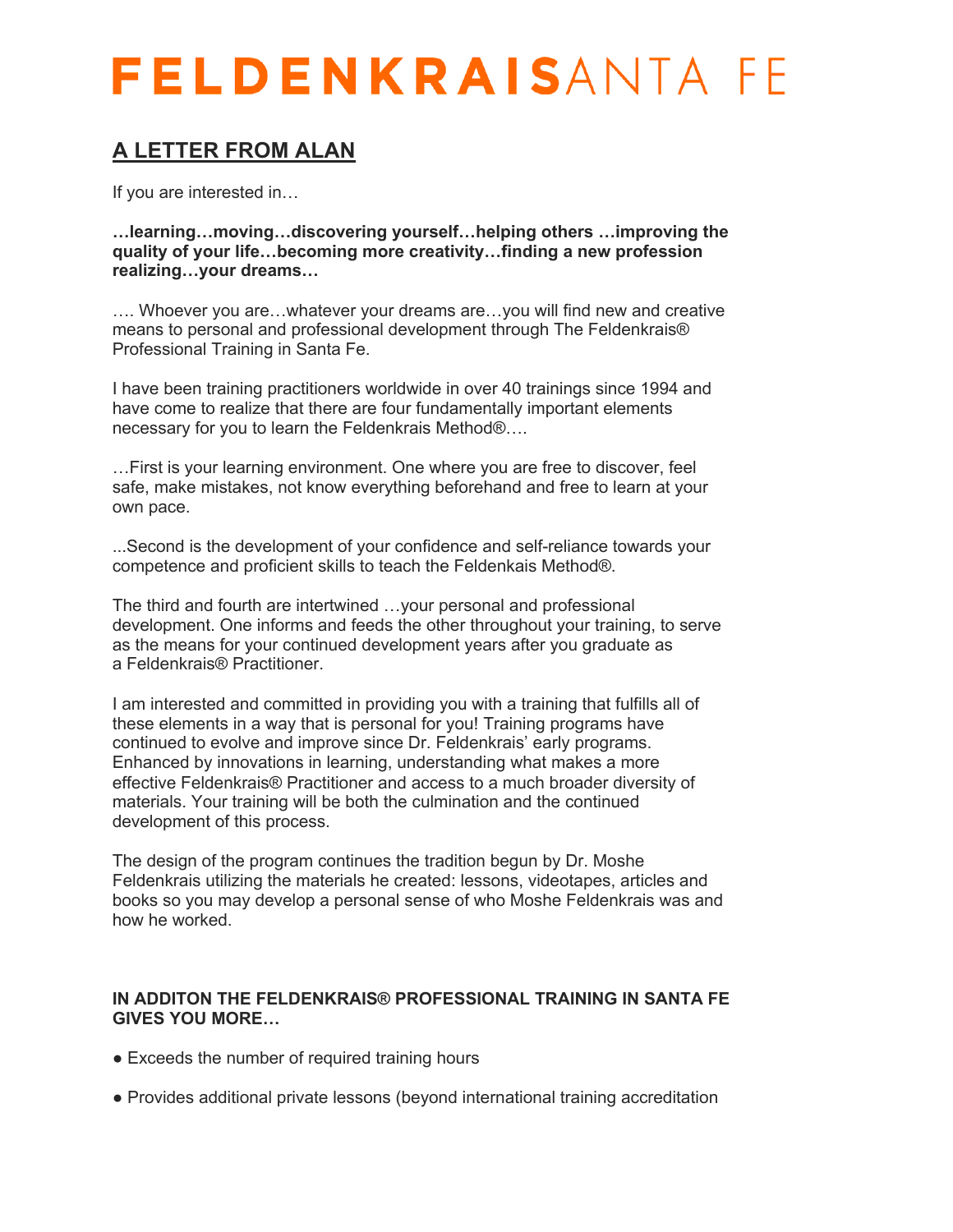policies).

● Offers more supervised/feedback teaching opportunities in both class (ATM) and private work (FI).

● Includes personal supervisions where you receive feedback directly from working with the staff.

• Access to DVD and MP3 recordings of the entire training.

The training faculty is comprised of highly prominent and distinguished trainers who collectively bring decades of experience. Together we will help you will cultivate the keen observation, refined sensitivity, and new ways of thinking essential to practicing the method.

Most important, you can always feel free to contact me, now and throughout the training. I am here to directly answer your questions, concerns or issues and I will personally get right back to you.

I invite you to read this Course Guide and consider whether a FELDENKRAIS $^{\circledR}$ Professional Training in Santa Fe is the right path for you.

Looking forward to hearing from you,

Alan Questel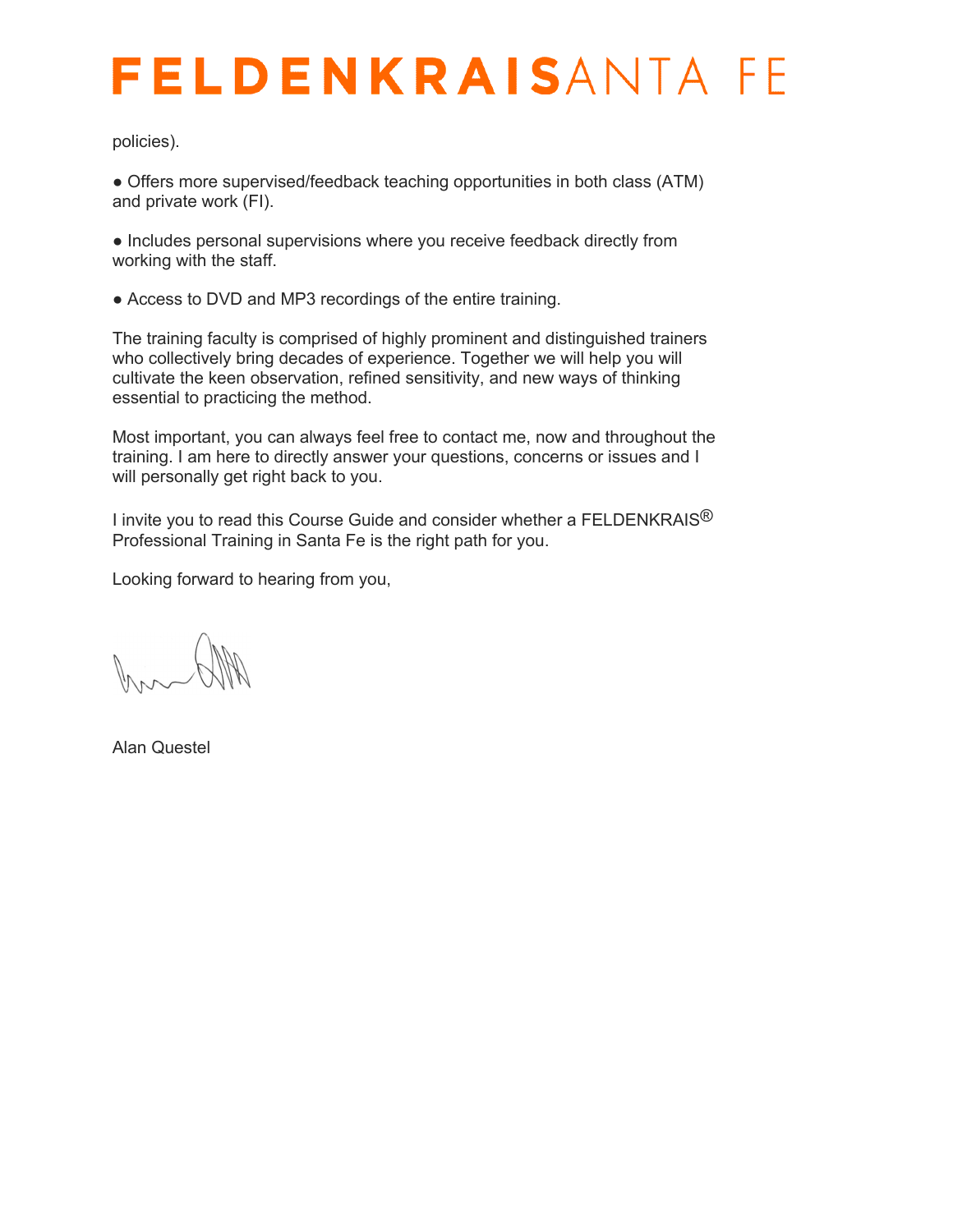### **THE TRAINING LOGISTICS**

**The Feldenkrais® Professional Training in Santa Fe will prepare you for an exciting new career as well as the chance to develop yourself personally.**

### **4 YEAR PROGRAM WILL BEGIN:**

- August 2021
- With two 4 week segments per year:

-One in August/September - One in March/April - Each year through 2025

The program follows international guidelines and is accredited by the North American Training and Accreditation Board (NATAB) and approved by the Feldenkrais Guild of North America (FGNA).

Upon successful completion of the program, graduates will be eligible for certification and membership in the Feldenkrais Guild® of North America, or any other Feldenkrais Guild worldwide.

• After completing the first two years of the program you are authorized to teach Awareness Through Movement® lessons….

● Upon successful graduation from the full course you will be certified to teach individual Functional Integration® lessons.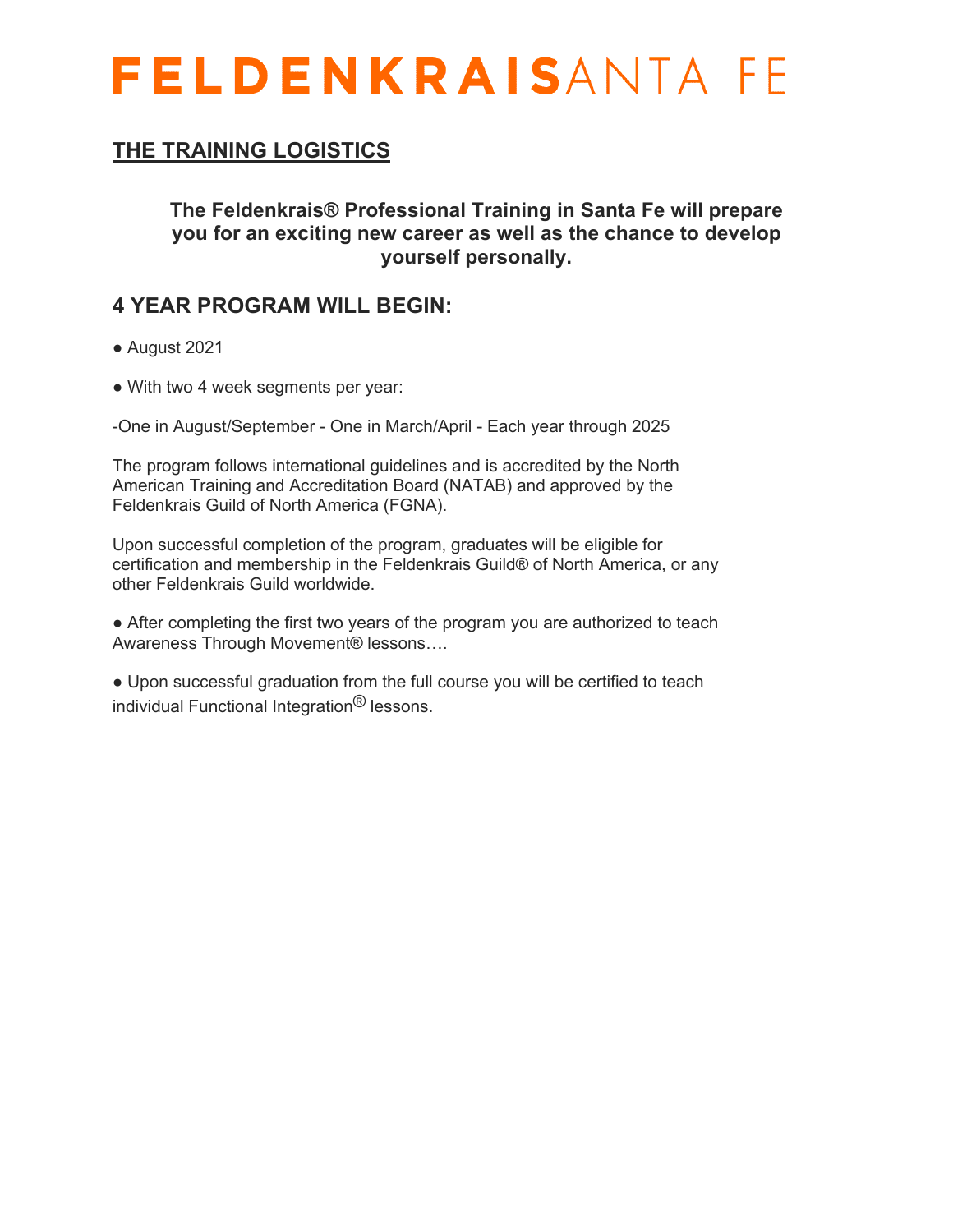### **INTERNATIONAL ACCREDIDATION \***

The Feldenkrais® Professional Training in Santa Fe follows accreditation policies set up through the North American Training Accreditation Board (NATAB), European Training Accreditation Board (EUROTAB) and the Australian Training Accreditation Board (AUSTAB).

Policies dictate the number of hours of training (800 hours over 4 years), student teacher ratios, who can teach (accredited Trainers and Assistant Trainers), content, evaluation procedures and graduation requirements. Graduates from professional trainings are able to practice in all countries recognizing these professional standards.

\*Accredited by Feldenkrais Guild® of North America ("FGNA"): http://www.feldenkrais.com/intern-training-guideline

### **STATE LICENSING AND AUTHORIZATION**

Feldenkrais in Santa Fe LLC is licensed and authorized by the New Mexico Higher Education Department (NMHED)

The New Mexico Higher Education Department Private Post-Secondary Schools Procedure for Resolution of Student Complaints can be seen at: http://www.feldenkraisinsantafe.com/files/downloads/new-mexico-higher-education-departmentcomplaints-process.pdf

This program is not accredited by a United States department of education recognized accreditor.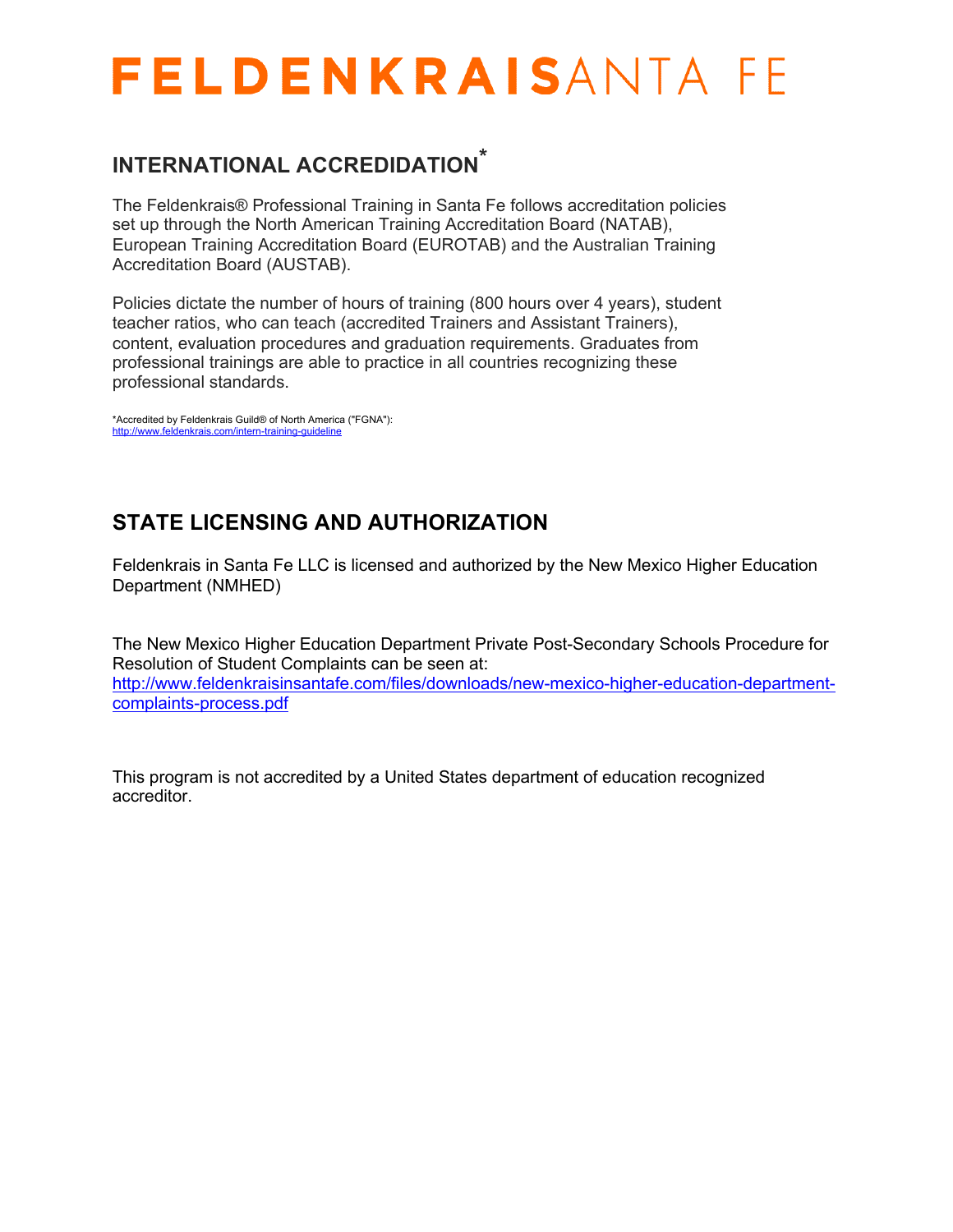### **SCHEDULE / PROGRAM DATES AND FEES \***

The training will meet Monday through Thursdays from 9:00 am to 4:00 pm and Fridays from 9:00 am to 1:00 pm, for twenty-six hours of instruction per week.

We expect to be able to adhere to this schedule, but there may be changes due to the availability of facilities. Whenever possible, trainees will be notified 45 days in advance.

\*Training programs are subject to cancellation with 30 days advance notice due to insufficient enrollment, teacher availability, and/or location availability.

#### **NEW DATES FOR THE FELDENKRAIS PROFESSIONAL TRAINING IN SANTA FE**

**YEAR - 2021-2022 SEGMENT 1 August 9th - Sept 3, 2021** August 9-20, 2021 Trainer: Alan Questel August 23rd Sept 3rd, 2021 Trainer: Deborah Bowes **SEGMENT 2 April 4th-29th, 2022** April 4th-15th, 2022 Trainer: Katrin Smithback April 18th-29th, 2022 Trainer: Alan Questel **YEAR 2 - 2022-2023 SEGMENT 3 August 8th-Sept 2nd, 2022** August 8th-19th, 2022 Trainer: Deborah Bowes Aug 22nd-Sept 2nd, 2022 Trainer: Alan Questel **SEGMENT 4 April 3rd-28th, 2023** April 3rd-14th, 2023 Trainer: Alan Questel **YEAR 3 - 2023-2024 SEGMENT 5 August 7th-Sept 1st, 2023** August 7th-18th, 2023 Trainer: Alan Questel August 21st-Sept 1st, 2023 Trainer: Donna Ray **SEGMENT 6 April 1st-26th, 2024** April 1st-12th, 2024 Trainer: Alan Questel April 15th-26th, 2024 Trainer: Julie Casson-Rubin **YEAR 4 - 2024-2025 SEGMENT 7 August 12th-Sept 6th, 2024** August 12th-23rd, 2024 Trainer: Alan Questel August 26th-Sept 6th, 2024 Trainer: Deborah Bowes **SEGMENT 8 March 31st-April 25th, 2025** March 31st-April 11th, 2025 Trainer: Arlyn Zones

April 17th-28th, 2023 Trainer: Arlyn Zones

April 14th-25th, 2025 Trainer: Alan Questel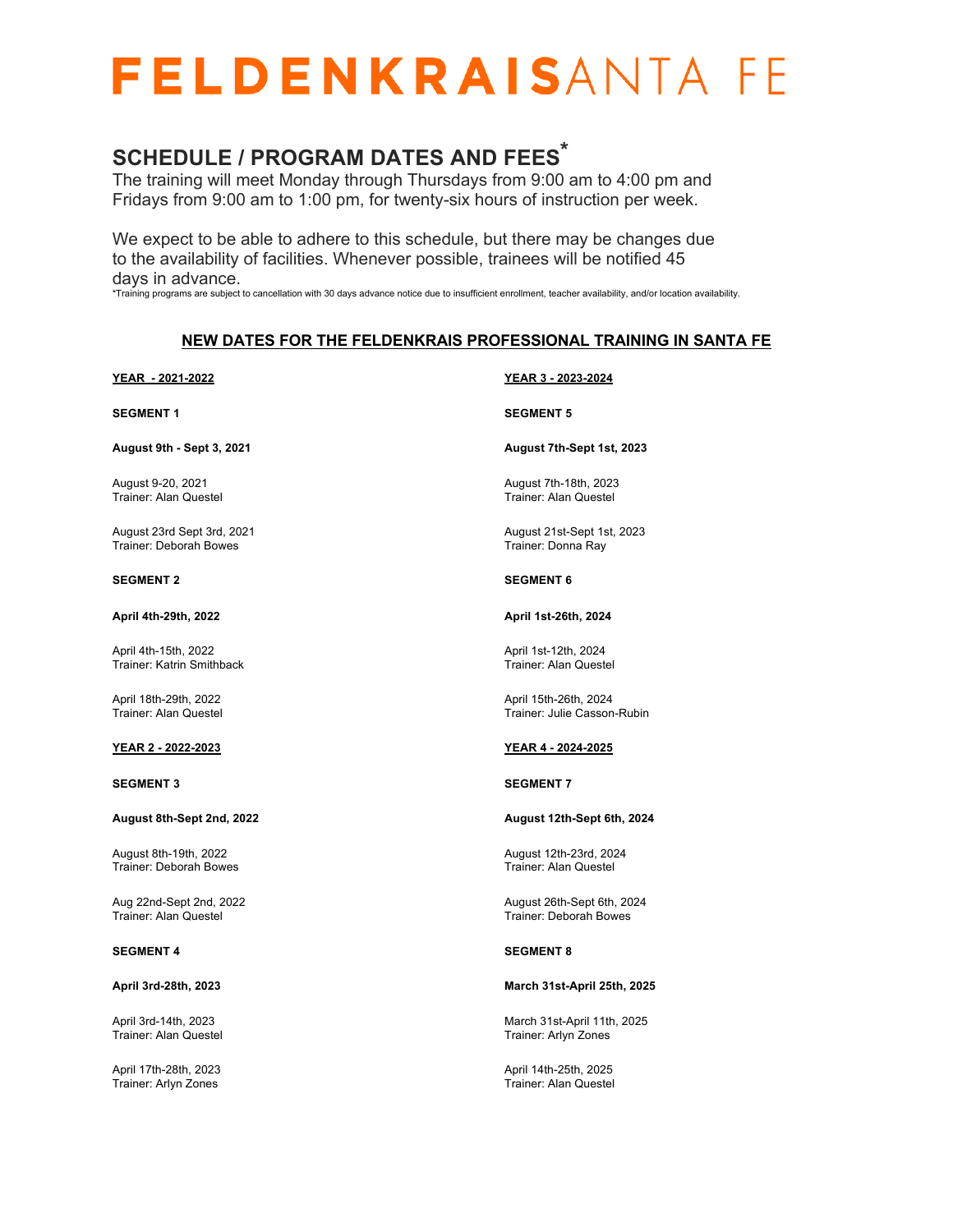### **FEES**

**APPLICATION FEE:** There is a non-refundable application fee of \$75.00, which will be applied towards your tuition upon acceptance.

**DEPOSIT:** There is a \$500.00 deposit upon acceptance to hold you place in the training.

**TUITION FEES:** The tuition fee is \$4,900.00 per year to be paid in two installments per year. Payment plan options will be available if needed through a mutually agreed upon payment plan.

### **PAYMENT OPTIONS**

**Application fee and deposit payments can be made through Paypal or credit card.** (you do not need a Paypal account to do this)

**Later payments to be made via bank transfer or by check, made out to:** Feldenkrais in Santa Fe LLC

#### **and send it to:**

Feldenkrais in Santa Fe LLC 13 Reno Road Santa Fe, NM 87508

### **REFUND POLICY**

The Feldenkrais in Santa Fe Feldenkrais Professional Training Program shall refund to any student, all tuition payments for any fullday training sessions of the program which the student has not yet attended (at \$122.50 per day) whether they leave on their own or are asked to leave by the Educational Director.

### **CANCELLATION POICY**

In the event of scholl closure or if the training is cencelled by the decision of Feldeknrais in Santa F LLC you will receive a pr-rated refund of \$122.50 per day.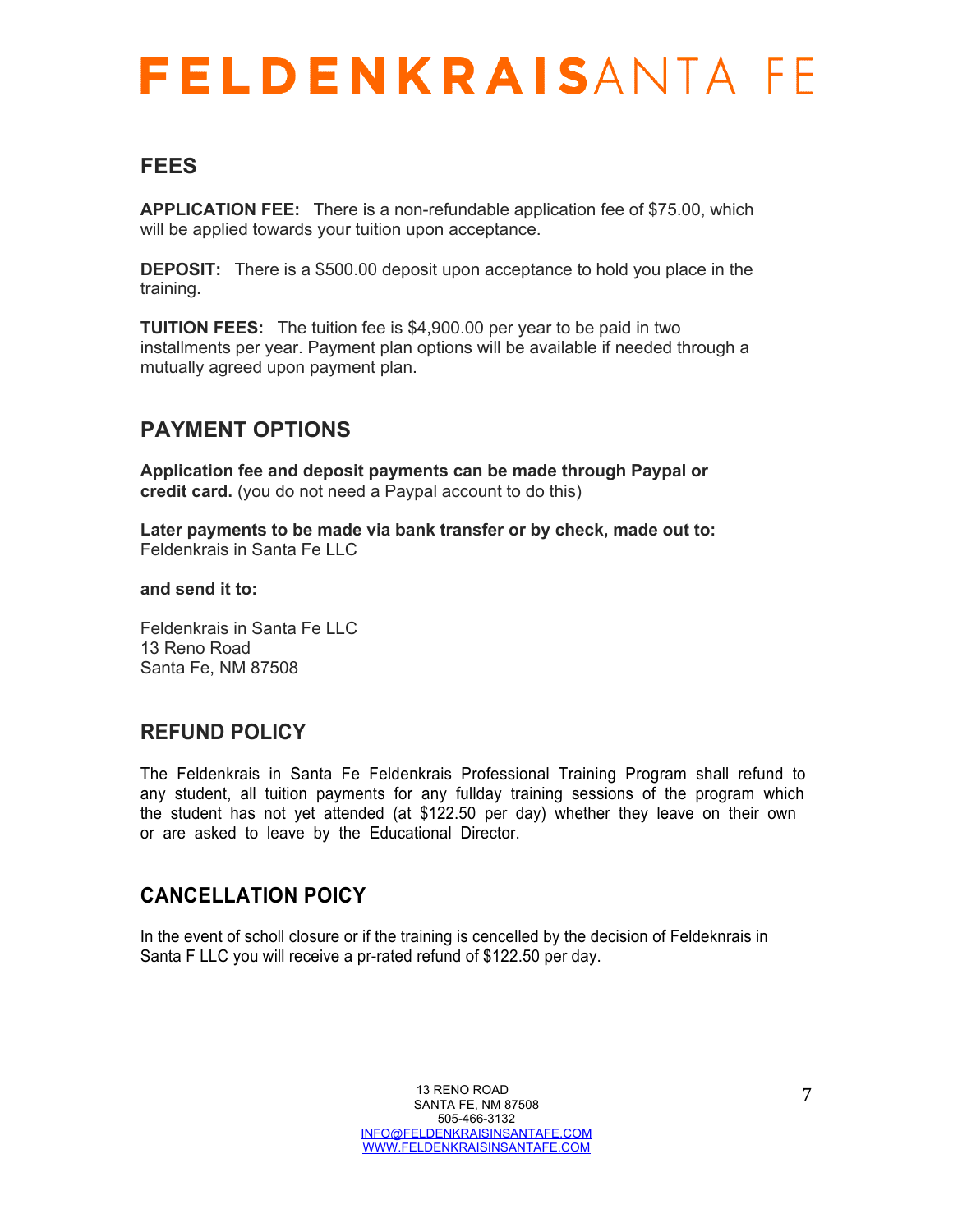### **LOCATION & HOUSING**

**Santa Fe** A city of diversity and possibilities known for its history and galleries and one of the most visited places in the southwest. For more info go to: http://santafe.org/

**The Venue** SANTA FE CENTER FOR SPIRITUAL LIVING 505 Camino de Los Marquez Santa Fe, NM 87505

**Housing** Since Santa Fe is the destination for so many there are plenty of different housing options available. While we will not provide housing we will do all we can to help you find something 'appropriate for you and your needs.

**Markets nearby the training**

Trader Joes Whole Foods

**Restaurants nearby the training**

Santa Fe Baking Co Café Maria's New Mexican Kitchen Marisco's La Playa Pyramid Café Saigon Cafe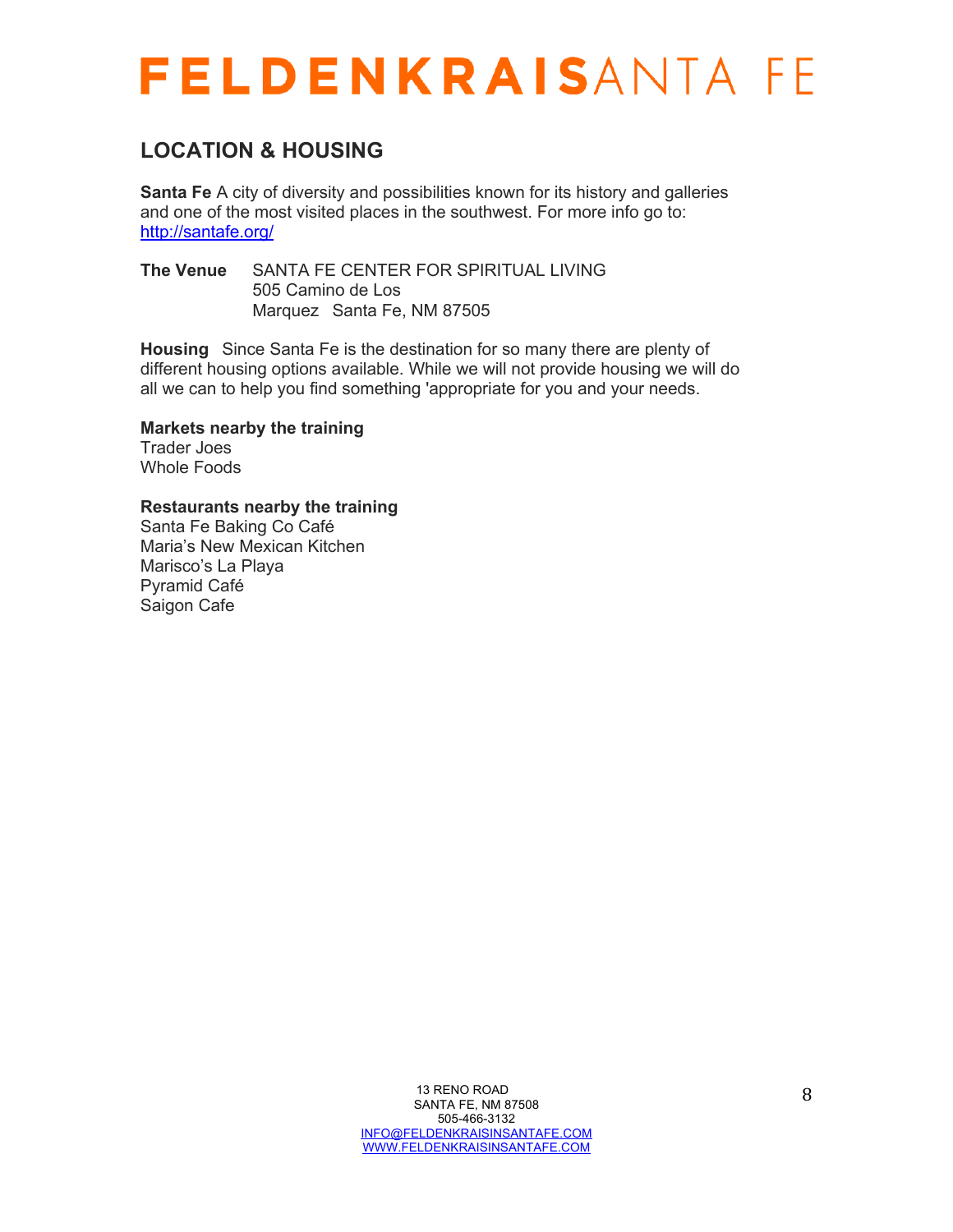### **THE TRAINING CURRICULUM**

### **EDUCATIONAL OBJECTIVES**

We hope to impart the spirit of Dr. Feldenkrais' curiosity and creativity, a deep interest in how we learn and function, the implications of this in our daily life and in our understanding of the broader issues in our lives and in the lives of others. We hope that all participants in the training (including trainers, assistant trainers, administrators and trainees) will benefit from these learnings.

The graduates of this program will be competent in all aspects of the Feldenkrais Method®. This includes the preparation of trainees for competence in the practice of both Awareness Through Movement® and Functional Integration®. In unique personal ways each trainee should be able to reliably, effectively and enjoyably practice the Feldenkrais Method.®

#### **Skills You Will Develop**

#### **During the training you will develop:**

- A finer understanding of human function and how movement effects your self-image (thinking feeling and sensing).
- Increased curiosity, creativity, clarity and vitality
- Greater self-awareness and clearer self-expression
- Improved self-esteem, and greater flexibility and a fuller sense of well-being.

#### **Upon completion of the training, you will be able to:**

- Effectively present Awareness Through Movement® lessons
- Articulate the basic ideas of the method

• Understand the functional similarity of Awareness Through Movement® and Functional Integration®.

• Give appropriate and effective Functional Integration® lessons.

- Be able to think and sense functionally, within the context of the skeleton, the nervous system, the muscular system and the environment.
- Address chronic tension & pain, athletic & artistic performance problems,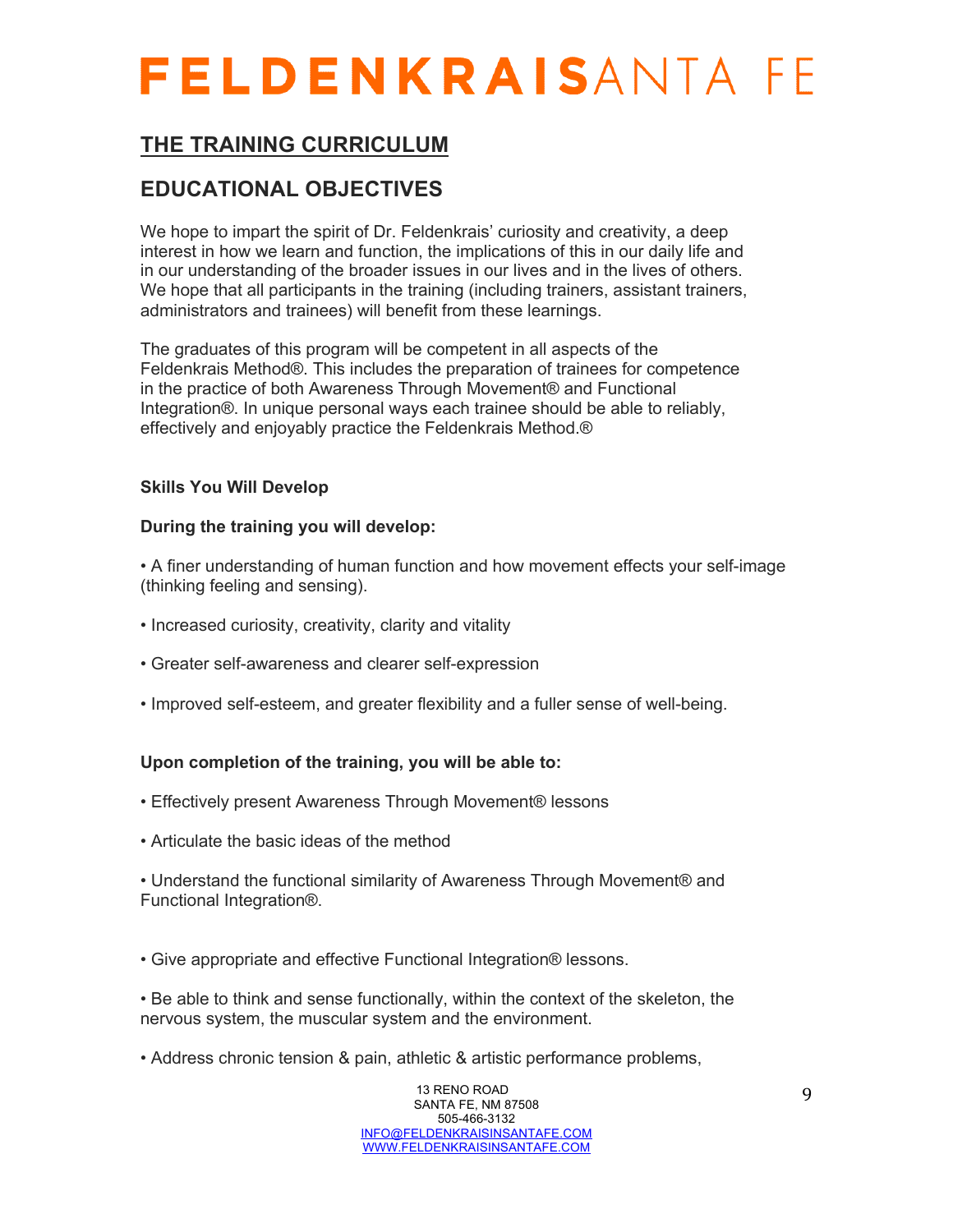deteriorating function and neurological difficulties.

• Help infants to elders realize innate abilities, learn new skills and recover old ones.

You will have more choices in everything you do. The way you move, the way you communicate, the way you interact with the world.

Participate in this training and reap benefits and rewards beyond your imagination.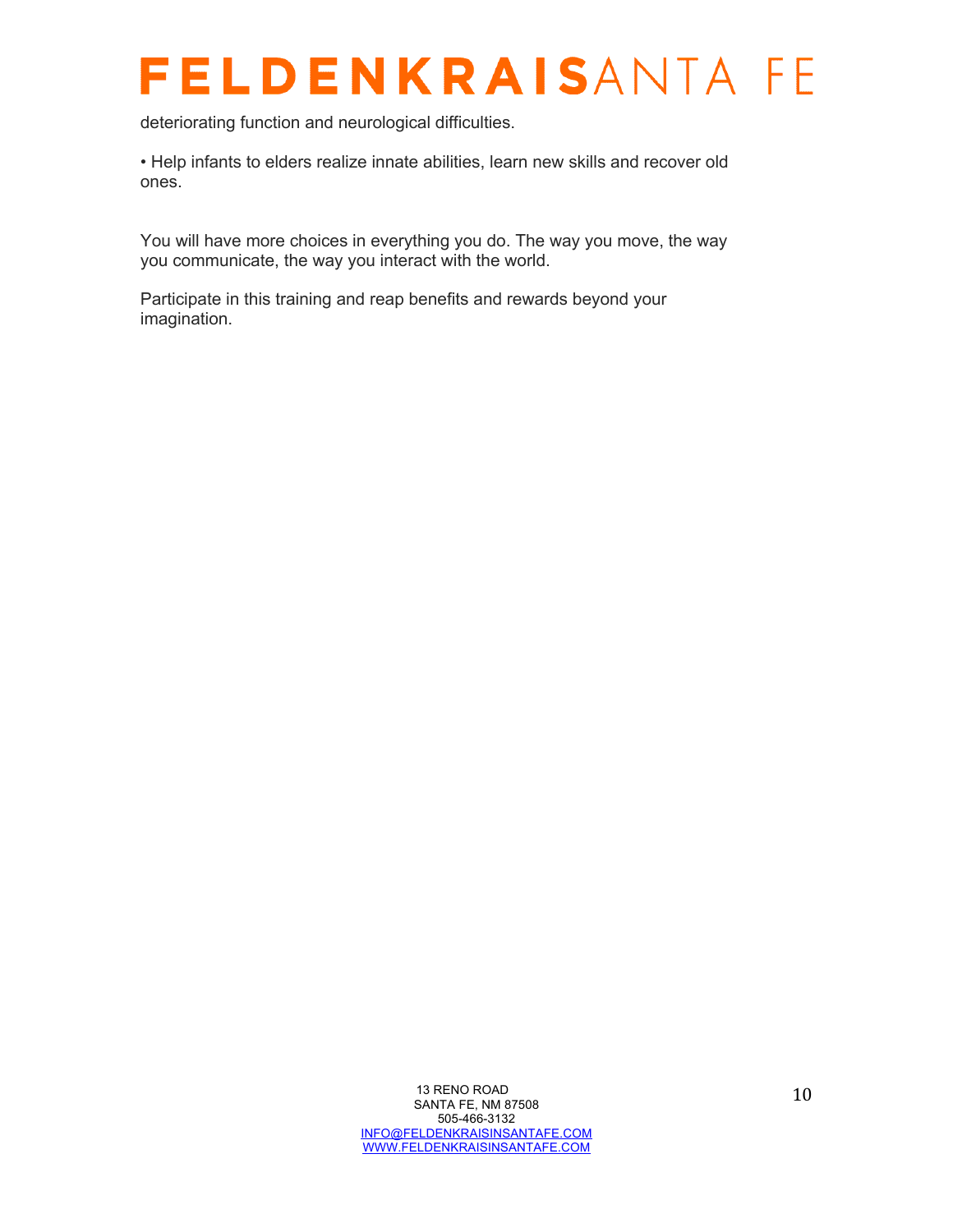### **A SYNOPSIS OF THE FOUR YEAR TRAINING**

**The** *Feldenkrais***® Professional Training in Santa Fe will prepare you for an exciting new career as well as the chance to develop yourself personally.**

#### **Year One**

In the first year, we present the basic tenets of the method. To develop your appreciation of the work from the inside out, you are immersed in Awareness Through Movement® (ATM). Fundamental ideas - from learning theory, physics, kinesiology, anatomy, and neurophysiology - will be introduced through experiential learning. We begin by working on listening - with eyes, ears, and hands - to develop your ability to observe movement and understand the mover. Observing yourself and the other trainees, you will begin to recognize how individuals organize similar movements differently. Interactive exercises will bring you a new appreciation of the experience and expression of the physical self. Functional Integration® (FI) training will introduce the art of making contact and the various ways of touching. Exercises will emphasize developing tactile sensitivity, working with awareness through touch, learning basic skeletal anatomy through experiential exercises, and understanding the principles of movement.

#### **Year Two**

In the second year, you develop an understanding of the grammar and syntax of ATM lessons. We review and elaborate on the themes from Year One. Personal experience and discussion will guide you in reflecting upon what constitutes the underlying structure of a lesson. We look in depth at a number of classic ATM lessons. You learn how to give instructions and guide a class, as well as how to relate the lessons to activity in daily life. You will teach lessons to each other while being supervised by teaching staff. At the end of the second year you will be authorized to teach FI to the public on a provisional basis.

The teaching of FI will also be included. You will begin to explore the relationship between ATM and FI, learning to teach the same "classic" themes either verbally or by touch. In order to avoid "recipes" and foster real understanding, the same theme is developed from a number of different angles and with varying constraints. Much of the hands-on work is introduced through guided work in pairs and small groups. You complete the second year understanding fundamental lesson configurations through verbal and hands-on approaches.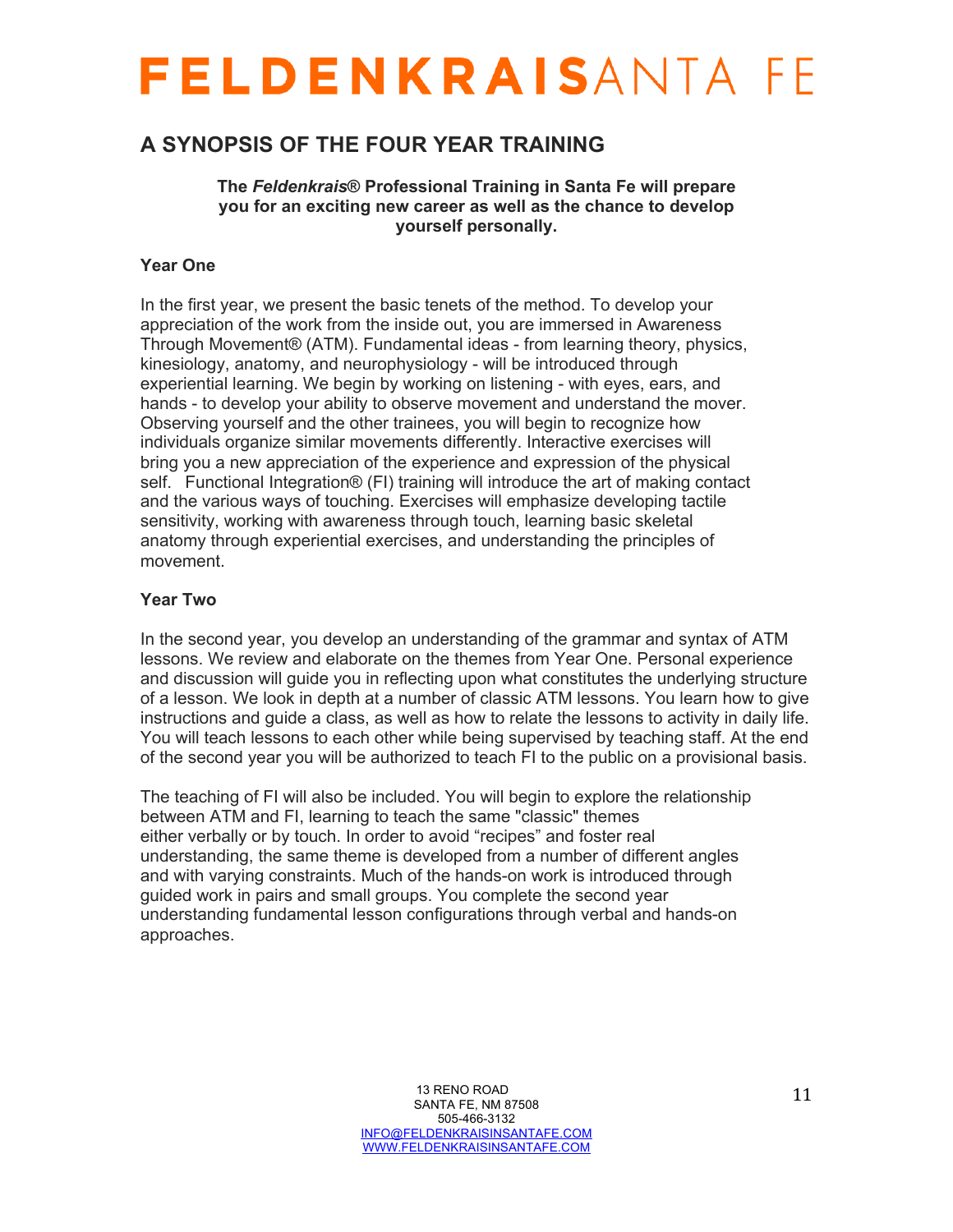#### **Year Three**

In the third year, you clarify concepts and refine the hands-on skills needed to achieve competency in FI. These skills develop through active learning and problem solving. Self-guided exercises in small groups require you to grapple with questions and solve problems creatively. Both hands-on and group teaching skills will be developed throughout the program. Inquiry into the teaching of ATM continues into the third and fourth year. As you begin to teach ATM outside the program, we will present more complex ATM lessons, and provide forums for questions, discussions, and exercises. Through a supervised internship or project in your own community, you begin to apply what you have learned. You will be giving Functional Integration® lessons to other trainees and working with a client from outside the program. In a private tutorial we work closely with you to identify your areas of need and to develop specific, personalized solutions. This approach is designed to create a safe environment for exploration and learning.

#### **Year Four**

In the fourth year, you will continue to refine and broaden your skills in all aspects of the work. We will introduce more unusual and challenging positions and situations both in the group lessons and in the hands on work. We will continue to explore what constitutes a lesson and to develop your understanding of how it works. You will observe the teachers giving two to three lessons with the same outside person. The ideas behind a series of lessons will be developed. Special attention will be given to the beginning and ending of lessons and interviewing will be presented as a special skill. We will be paying special attention to your ability to articulate and present the work at this stage. To provide as much individualized feedback and attention as possible, we use small groups with increasing frequency and longer duration in the final year. You will work in small groups under the leadership and supervision of a trainer or assistant trainer. During year four you will be supervised giving lessons to the general public.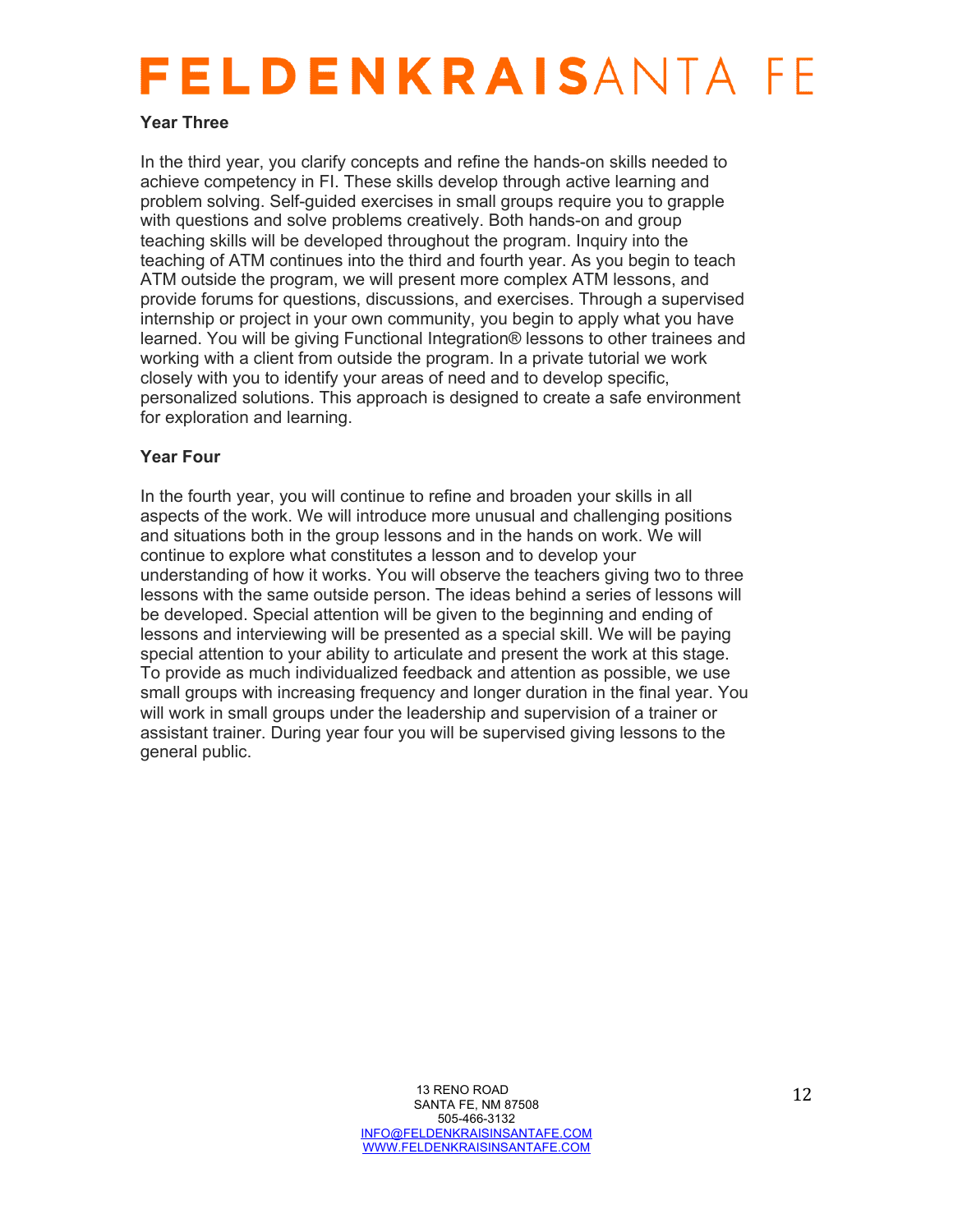### **LEARNING STRATEGIES**

#### *Awareness Through Movement®*

You will experience many hours of Awareness Through Movement® (ATM) lessons throughout your training. The core of the lessons will be drawn from the trainings that Moshe Feldenkrais conducted and from the classes he taught. You will experience many different types of lessons, including intricate lessons that have an extended and interwoven structure as well as those usually taught to the general public. While they may initially appear different, Awareness Through Movement® and Functional Integration® (FI) are closer than you might imagine, simply two sides of the same coin. We will begin developing basic FI skills through touch right from the start and also will continue to emphasize ATM teaching skills throughout the entire program.

#### *Functional Integration®*

As part of your training experience, you will receive at four individual Functional Integration® (FI) lessons each year from members of the staff and from invited practitioners. Experienced practitioners will usually be present to offer supplementary lessons. Beyond that, you will be given opportunities to observe lessons given during class, lessons given to other students during non-class hours, and video tapes of Moshe Feldenkrais giving lessons. We begin teaching hands on skills and touching early in the program, emphasizing the development of basic sensing abilities such as "seeing and listening with your hands." You will refine your tactile and kinesthetic acuity in ATM lessons and in small group work. Starting in year three and continuing into year four you will have the chance to work with the public under supervision. Also in the third and fourth years you will also have the chance to practice FI with your teachers in one-on-one tutorials where you will receive individual feedback.

#### **Class Discussions**

We will hold regular discussions, both in small groups and with the entire class. These discussions will vary in style from questions and answers, dialogues, open-ended talks, and specific conversations. You will be asked to grapple with difficult questions and to investigate them. To encourage autonomy and competence, there will be opportunities for student-led discussions.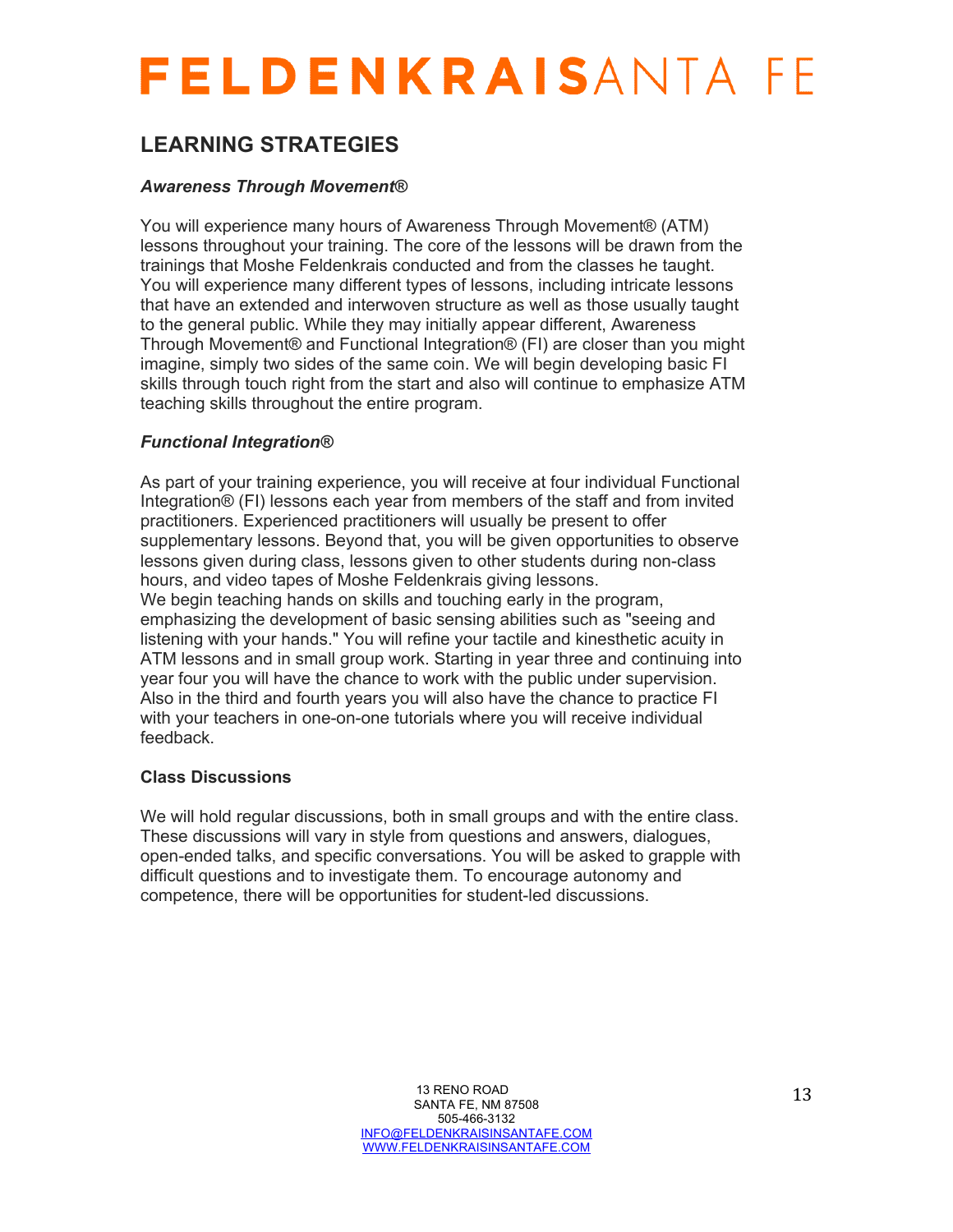#### **Small group experiences**

Small groups will facilitate the process of learning. Group exercises will include discussions and assigned activities, such as observing a movement or working with each other in specific ways. Small groups will also be used to develop your ability to understand and teach ATM and FI. For example, you will review ATM lessons in class, analyzing and discussing the structure and logic of the lessons. As the training progresses, you will have the opportunity to present short sections of the lessons and develop your presentation skills. We are committed to creating a constructive atmosphere for small groups. The purpose of this setting is to create a place where you and the other students can speak and be heard. In these small groups, you will discuss the training process by reflecting on class events, identifying difficulties, and developing solutions. By drawing on the different skills and backgrounds that the trainees bring, the group will be a place for collaborative interaction and cooperative learning. We want to expand beyond the idea of individual learning in a group to create a process of learning with a group.

#### **Lectures**

Trainers, assistant trainers, and guest lecturers will present short talks on the background of the method, on related areas of current knowledge, and on developing and running a practice. You will learn about Moshe Feldenkrais and the historical, philosophical, and scientific basis of his education and experience led to the method. So that you understand how the Feldenkrais Method® differs from prevailing ideas about movement and instruction, you will be introduced to relevant topics in the movement arts and sciences, contemporary education, and philosophy.

#### **Supervision**

The educational director, along with the other trainers, will get to know you, work with you individually, and track your progress. By observing how you learn, interact, and practice, we will be able to assess your progress and development. That means that supervision - in the sense of watching and guiding - will be an on going aspect of the program. To facilitate this process, Alan will be available to meet with trainees who want to discuss their learning process. Any subject areas or skills that need work will be identified and addressed to promote our learning. A personal strategy for supplemental study will be mapped, and assignments for focused learning between segments formulated.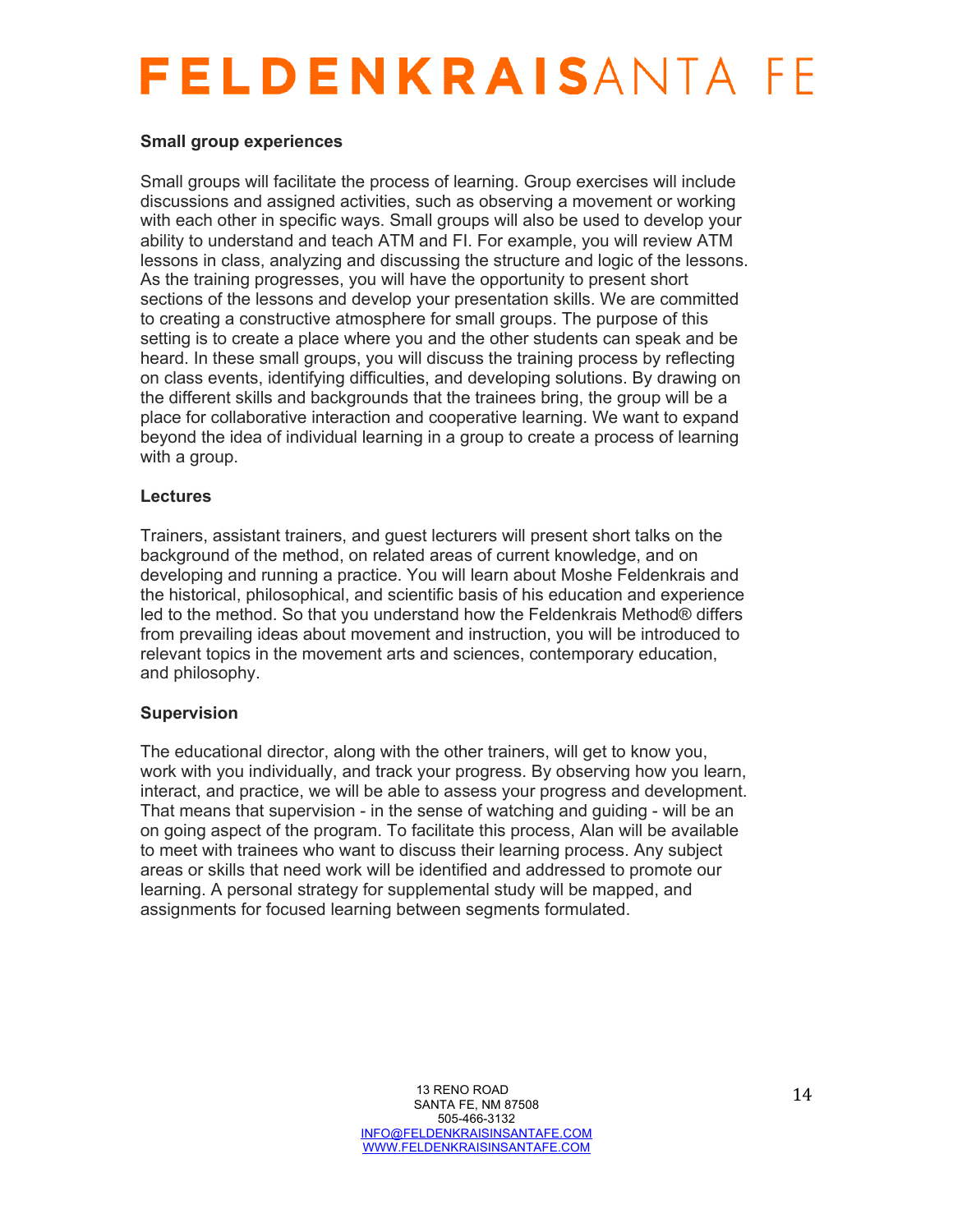#### **Between segment guidelines**

The training is designed to facilitate your continuous, incremental learning. This includes making sure that the intervals between training segments are well utilized. To that end, we encourage you to take ATM classes or workshops offered by your local practitioners during the interim periods. In this way, you can learn about styles of teaching and begin to interact with future colleagues. For the same reasons, we also suggest that you receive at least a few series of FI lessons between segments.

To deepen your understanding of the method and to strengthen your ability to express that understanding, we will ask you to read specific texts and give you writing tasks between segments. For example, during the second year, we will ask you to write an outline for a talk to the public; these outlines will then be used in small groups for discussion and suggestions.

To support your ongoing learning, we have the intention to record the training program. And make it available to you either for free or for the cost of duplication (DVDs only-MP3 recordings will be given to you for free). To help keep in touch with each other and with the learning process, we will ask you to participate in regular study group meetings with other trainees from the program. We will assign different tasks and exercises for you to do in your study. During the second half of the third year and the first half of the fourth year, you will do an internship or community-based project. You will be asked to apply what you've learned about teaching ATM for the benefit of a specific group in the community with the guidance of a local practitioner.

#### **Evaluation Process**

Our emphasis is on personalized training, in which you will have on going contact with the teaching staff.

Supervision and feedback are inherent in the training process. Your progress and learning will be closely followed, supported, and guided throughout the four years.

Our personalized approach, and emphasis on small group learning, enables us to monitor your progress through the training in a collaborative and supportive fashion. Thus, we can identify your areas of need, develop a plan of action, and follow up over the course of the program.

In the same way you will have the chance in each segment to evaluate your experience of the training, teachers and staff as well as your own impression of your learning and development.

We expect trainees to exhibit professional behavior throughout the training. However, should this not occur, we will address the matter immediately and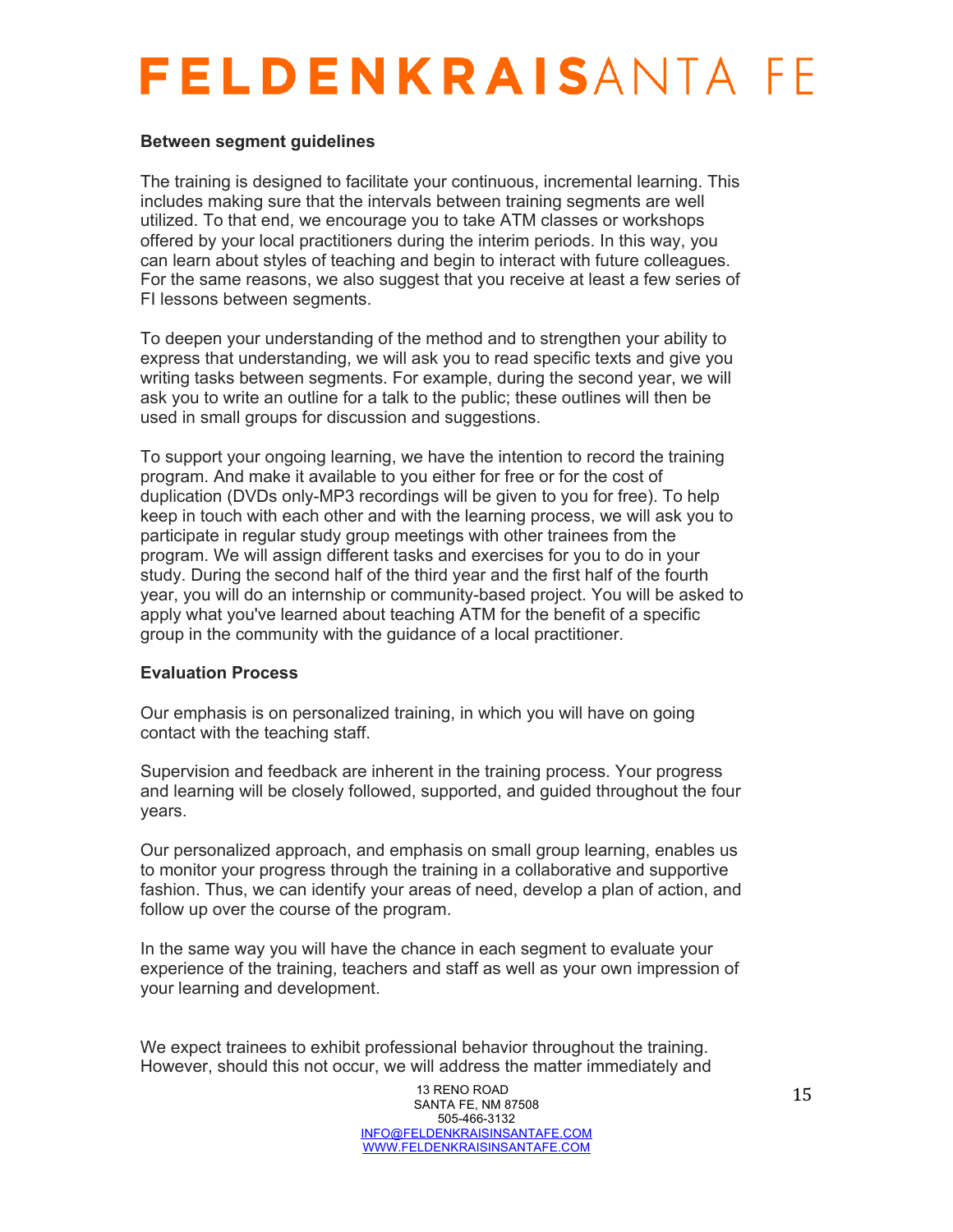seek a positive solution.

#### **Graduation**

Graduation from The Feldenkrais® Professional Training in Santa Fe means you are qualified to practice as a Feldenkrais practitioner.

As a graduate you will be eligible to apply for membership in The Feldenkrais Guild® of North America (FGNA). This will give you the rights to use the service marks the FGNA now own that protect the Feldenkrais Method® in the community. Certification is entirely the responsibility of the graduate.

You will receive a certificate of Graduation that is recognized by all Guilds who are members of the International Feldenkrais Federation.

Graduation is complete only after all monies have been paid in full.

To graduate from The Feldenkrais® Professional Training in Santa Fe you will be required to: Demonstrate, in-class, the ability to teach Awareness Through Movement® and give Functional Integration® lessons to a professional standard; and attend fully throughout all the segments.

Any student missing more than 5 (five) training days per year or more than a total of 10 (ten) days over the course of the entire four years will be required to make up lost time before being eligible for graduation. Tuition will not be reimbursed for missed days. Should you miss more than the maximum allowed number of class days, special arrangements must be made with the Educational Director to make up class time in another training program. This may incur additional costs,

The Educational Director reserves the right to ask any student to receive further training before being considered for graduation.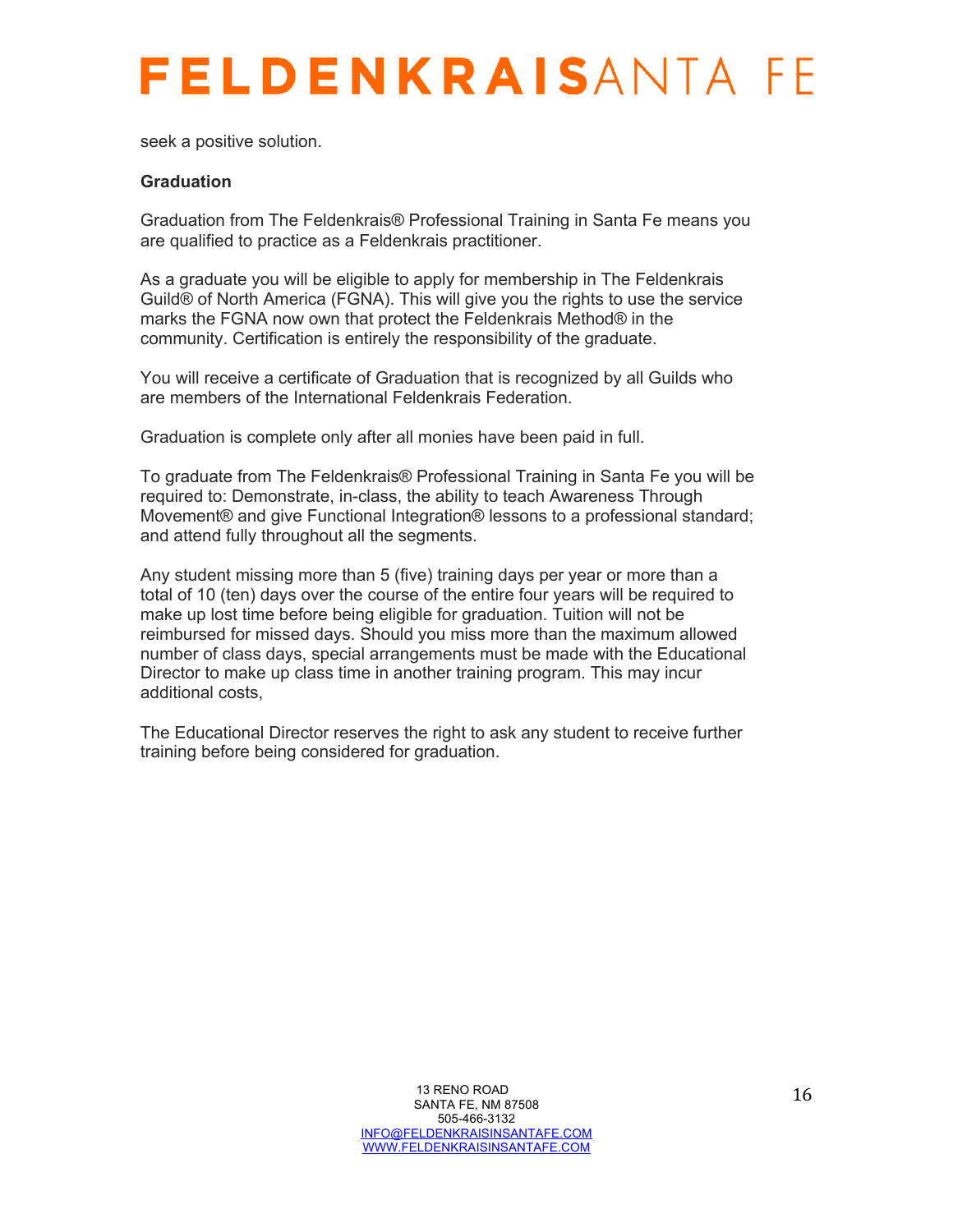### **THE TEAM - FACULTY & STAFF**

The faculty of The *Feldenkrais*® Professional Training in Santa Fe consists of the some of the best accredited Feldenkrais® trainers in the world. Alan Questel is the lead trainer and Educational Director.

The other trainers include Deborah Bowes, Arlyn Zones, Katrin Smithback, Donna Ray and Julie Casson-Rubin. Working in conjunction with the Educational Director, trainers participate in the design of the program, lead each segment, and coordinate the assistant trainers working with them.

Experienced Feldenkrais practitioners from the USA will be part of the teaching staff.

Working as a team, the staff will teach *Awareness Through Movement*® lessons, give *Functional Integration*® lessons and demonstrations, lead discussions, and direct small groups. The trainers do the majority of the teaching.

To insure continuity Alan will be present throughout the entire program.

The international training accreditation guidelines require that we maintain a student to teacher ratio of 20-to-1 for the first two years and of 15-to-1 for the final two years.

To insure that you receive individual attention, we are committed to meeting, or exceeding, this requirement in every segment.

The North American, Australian and European Training Accreditation guidelines establish strict criteria that must be met by those who want to be trainers and assistant trainers. The guidelines require that a trainer have at least ten years active professional experience, have assisted through a minimum of four complete years of training, and receive the support of the established body of trainers. An assistant trainer must have at least five years professional experience and demonstrate proficiency in the practice of the method.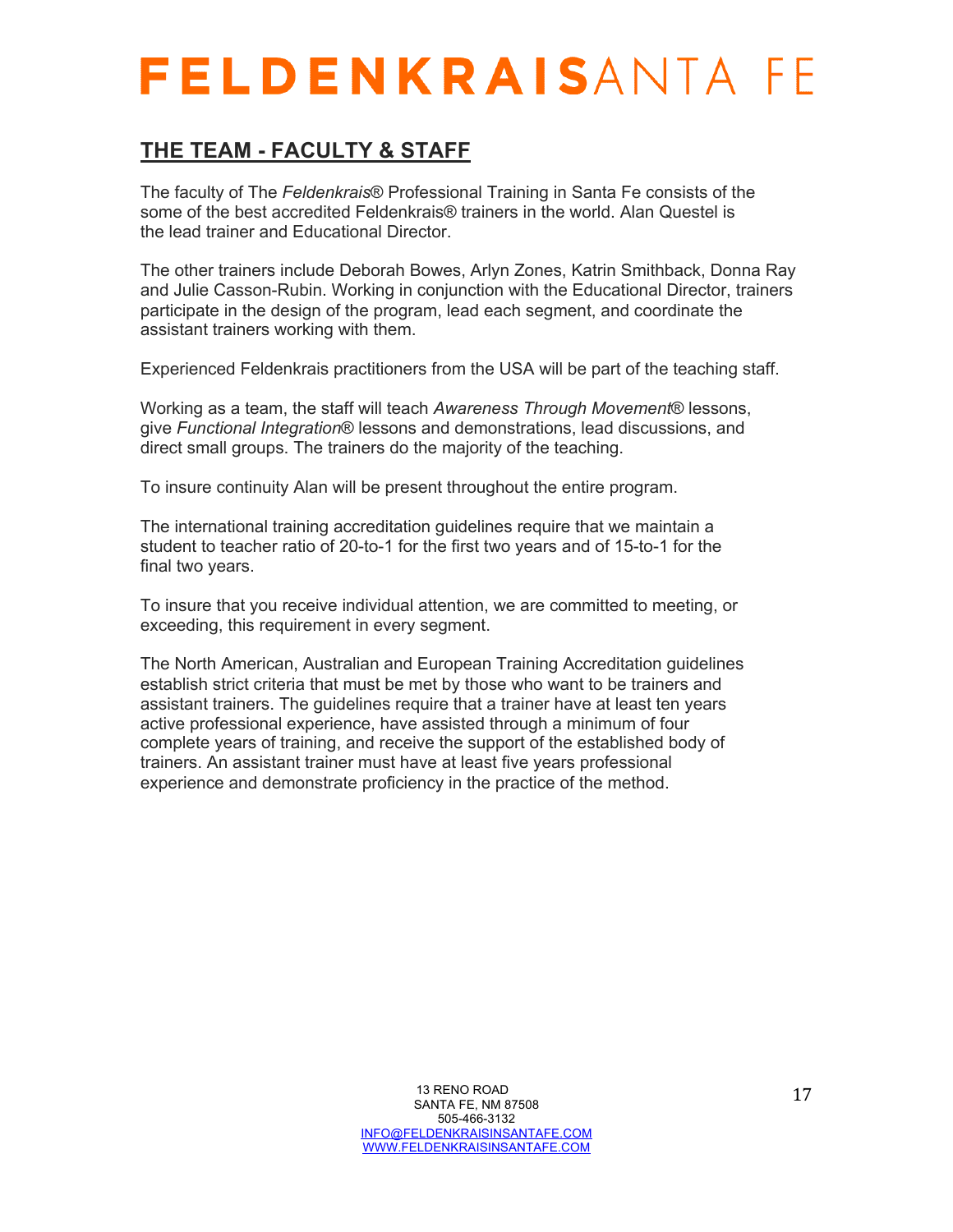### **EDUCATIONAL DIRECTOR**

#### **ALAN S. QUESTEL, GCFT\***

#### **Santa Fe, NM USA**

Alan, as the Educational Director and lead Trainer of The Feldenkrais® Professional Training in Santa Fe, is responsible for the pedagogic integrity of the training program. He will develop the curriculum, manage the educational staff and maintain an overview of each trainee's learning.

Alan S. Questel is known for his clarity, creativity and down to earth style of teaching. He brings a depth of understanding, humor and a gentle human perspective to the learning of the Method and creates lively conditions for learning.

Trained by Dr. Feldenkrais (Amherst 1983), Alan has lectured and taught at hospitals, colleges and FELDENKRAIS® Professional Training Programs throughout the U.S., Mexico, Australia, New Zealand, France, Italy, Sweden, Norway, Japan, Canada and Colombia teaching people from all walks of life.

He has taught at Princeton University, S.U.N.Y. College at Purchase, the New York Open Center, the New Actors Workshop, NYC, The Institute for Transpersonal Psychology, Palo Alto, CA and at Mother Teresa's Shishu Bhavan in Calcutta, India.

An actor before becoming interested in the FELDENKRAIS METHOD®, Alan worked and toured with Jerzy Grotowski (My Dinner With Andre) and Paul Sills (Second City, Chicago and Story Theatre).

He became an Assistant Trainer in 1986 and earned his accreditation as a Trainer in 1994. He has taught in over 40 FELDENKRAIS® Professional Training Programs in worldwide.

One of his great interests is the embodiment of creativity and he has developed a body of work for performers utilizing the *FELDENKRAIS METHOD*®. Alan sees the *FELDENKRAIS METHOD*® as a means for individual maturation, and aspires towards making this appreciable and concrete for his students both in training programs and in his practice.

Alan has directed and co-directed 15 training programs in Bronxville, New York; Marin and Sonoma Counties, California; Brisbane, Adelaide, Melbourne and Perth, Australia; Phoenix, Arizona; Malmo, Sweden; Santa Fe, New Mexico and Cali, Colombia.

Alan is also the creator of the DVD program 'Pregnant Pauses-Movement for Moms' and has produced 12 CD sets of public workshops in the FELDENKRAIS METHOD®. He makes his home in Santa Fe, New Mexico.

\*GCFP/T-Guild Certified FELDENKRAIS® PractitionerCM and Trainer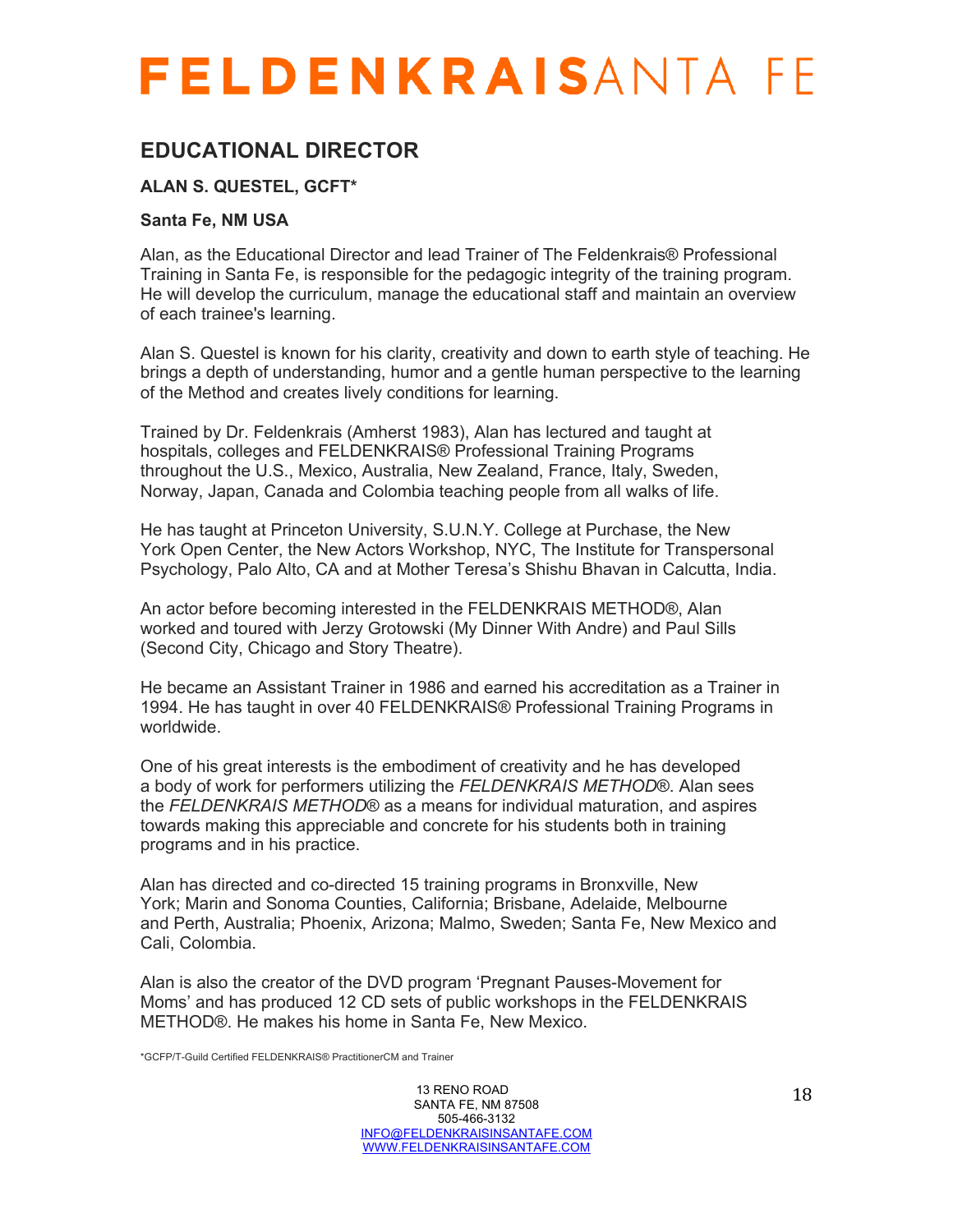### **TRAINERS**

#### **DEBORAH BOWES, GCFT\*, PT San Francisco, CA USA**

Deborah Bowes is a Feldenkrais Trainer and a Physical Therapist. She's a graduate of Columbia University in Physical Therapy, has a Doctorate in Physical Therapy from Shenandoah University, and a B.S. in Biology and Physical Education from Rhode Island College. Other related in depth studies and practice include Tai Chi Chuan, Chi Kung, yoga, sensory awareness, meditation, and dance.

She co-founded the Feldenkrais® Center for Movement Education in San Francisco in 1988, and for the past 25 years, has offered Feldenkrais Method® classes, workshops and individualized lessons to adults and children, as well as mentorship for Feldenkrais® practitioners. Her presentations and in-service trainings include diverse groups such as the American Physical Therapy Association, Worker's Compensation Nurses and Case Managers, UCSF Medical Students, Kaiser Dermatology Department, Catholic Social Services, Sonoma Valley Hospital, UC Davis Pain Management Conference, Buen Dia Family School, Pacific Association of Women Martial Artists, and St. Francis Hospital Women Physicians group.

She has authored and recorded specialized Feldenkrais® Awareness Through Movement® programs addressing chronic pain and pelvic floor issues. She is interested in the application of Feldenkrais Method® to improve overall health and well-being in both the practitioner and client. She is currently working at Stanford Hospital working with people with complex and persistent medical conditions, as well as in her private practice.

\*GCFP/T-Guild Certified FELDENKRAIS® PractitionerCM and Trainer

#### **ARLYN ZONES, GCFT\*, MA (Theatre Arts) San Francisco, CA USA**

Arlyn Zones (MA Theatre Arts) has been involved in the Feldenkrais Method® since 1977 and graduated in 1983 from the last training that Dr. Moshe Feldenkrais conducted. She is one of the most experienced Trainers in the U.S. and has taught in numerous trainings worldwide. She has directed her own programs in Europe and North America. In addition, over the last 30 years Arlyn has taught workshops for health professionals, performing artists, and the general public as well as offering post graduate seminars for Feldenkrais® Practitioners. She lives in San Francisco where she maintains a private practice in which she works with infants, children and adults who are seeking help for a wide range of physical and neurological difficulties.

\*GCFP/T-Guild Certified FELDENKRAIS® PractitionerCM and Trainer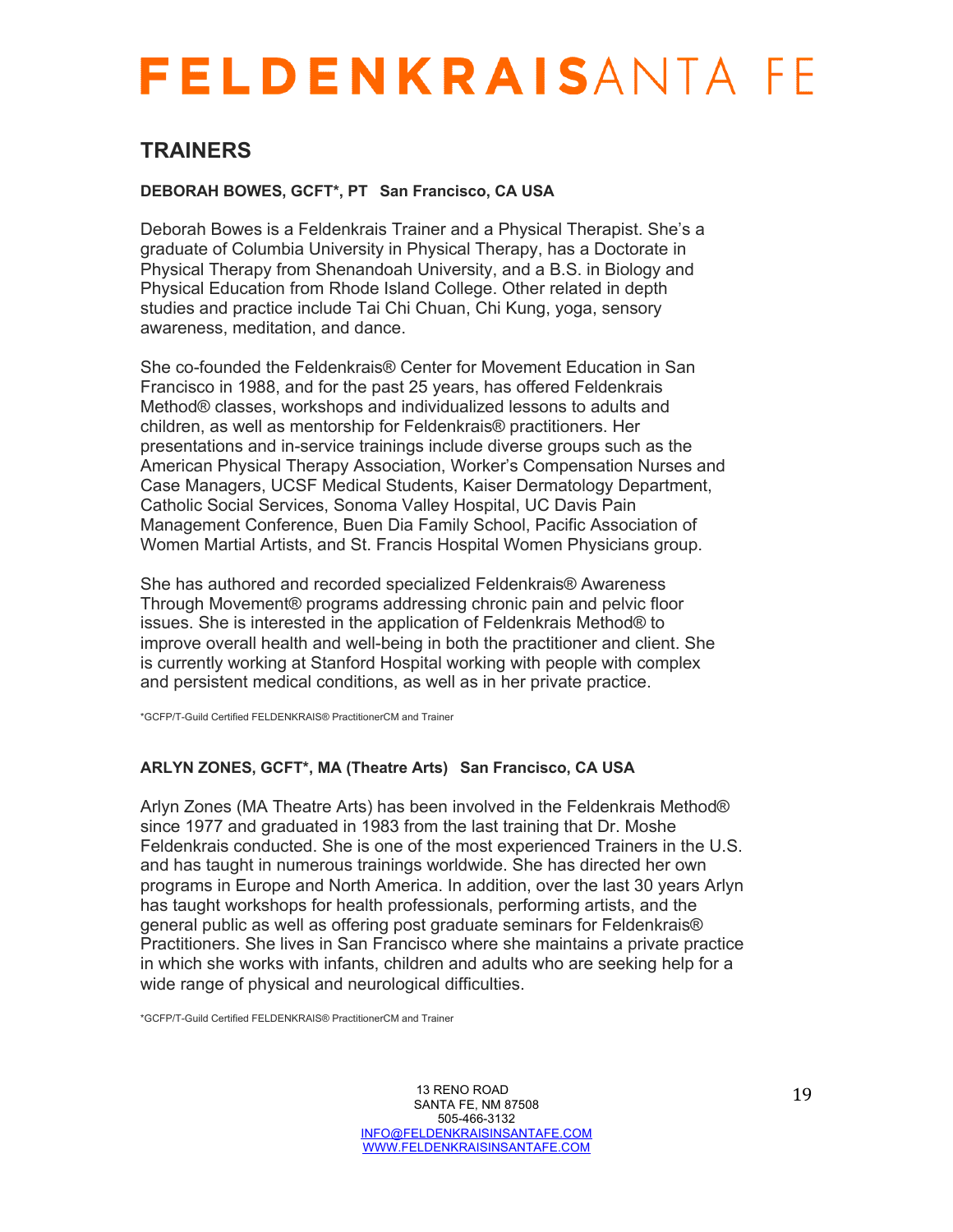#### **KATRIN SMITHBACK, GCFT\* Santa Fe, NM USA**

Katrin Smithback began her studies with Moshe Feldenkrais in 1980 and has had a continuous private practice in Santa Fe, New Mexico since then. As a faculty member at the College of Santa Fe for 17 years, she taught applied movement in the theater, dance, music and physical education departments. She was also an instructor at the NM Academy of Healing Arts for eight years, teaching the movement principles/body mechanics portion of the massage therapy program. She teaches workshops and classes for a wide variety of groups, including athletes, performers, the disabled, therapists, the elderly, and the general public. She also leads study groups, mentoring programs and advanced trainings for trainees and practitioners and is the Editor of the Feldenkrais Journal. She is presently the Educational Director of training programs in Japan and Argentina and teaches in professional training programs in the US, Canada, South America, Asia and Europe.

\*GCFP/T-Guild Certified FELDENKRAIS® PractitionerCM and Trainer

#### **DONNA RAY, M.A., M.F.T., GCFT\* San Diego, CA USA**

Donna Ray is an internationally known Teacher/Trainer and Educational Director of The Feldenkrais Method, Psychotherapist and Interpersonal Neurobiology presenter. She imparts knowledge and experience from her 30 years of practice with tremendous vitality and insight. She has worked with creative and talented people at the highest level including; professional athletes, singers, musicians and actors. People of all ages recovering from accidents and illness, anxiety & depression benefit from her unique approach. Donna's background in psychology, hypnotherapy, dance, martial & expressive arts enables her to work with individuals, couples, families and groups in a variety of settings. She loves seeing people learn healthy ways of living that can transform their lives.

\*GCFP/T-Guild Certified FELDENKRAIS® PractitionerCM and Trainer

#### **JULIE CASSON-RUBIN, GCFT\* San Francisco, CA USA**

Julie Casson-Rubin trained directly with Dr. Moshé Feldenkrais graduating from his first North American training. For the past 35 years, Julie has kept a full private practice in San Francisco while also teaching in Feldenkrais® teacher training programs, continuing education courses for health providers and educators including practicing Feldenkrais® Teachers. Julie has been coeducational director of all ISSE training programs in the U.S., Australia and Europe. Julie was instrumental in bringing the Method into use at the San Francisco General Hospital, University of California, San Francisco in its pioneering Behavioral Medicine Clinic beginning in 1979 and in Health Education programs at Kaiser Permanente in the early 1990's.

Julie took her degree in Dance & Physical Education from San Francisco State University. She and her husband Paul Rubin are the parents of four young adults

\*GCFP/T-Guild Certified FELDENKRAIS® PractitionerCM and Trainer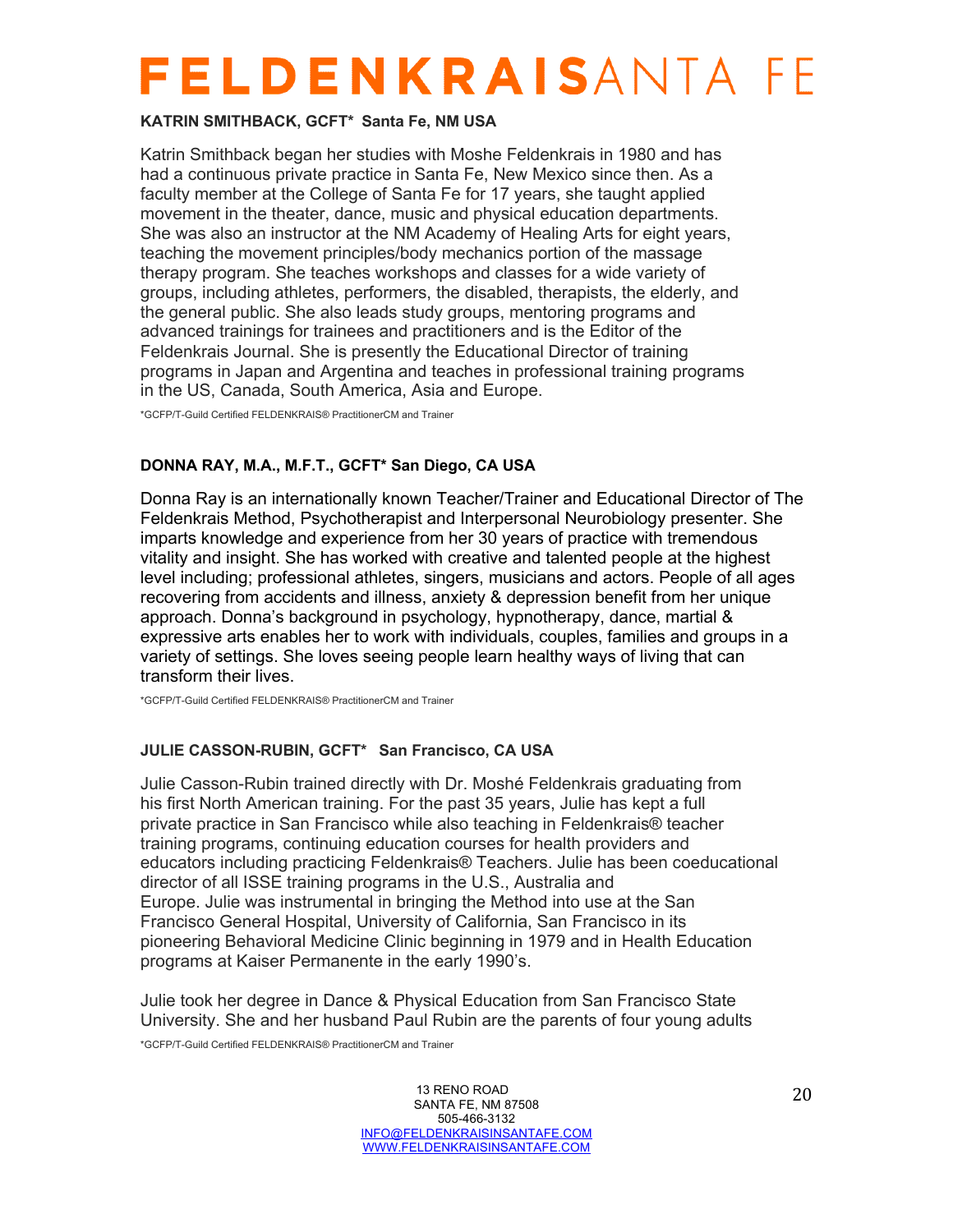#### **Additional New Mexico Higher Education Department Private Post-Secondary Schools Criteria and Requirements**

• admission policies and procedures that provide criteria and methods used to assess and admit or deny admission

As we are hoping for a diverse student body from many professions, ages and backgrounds. Specific prerequisites for entry are simply some prior experience with the *Feldenkrais Method®*.

• admission methods and criteria used to assess student ability to complete program requirement

When we receive your application it will be reviewed and you will be notified within 30 days.

We are committed to accepting people into The *Feldenkrais*® Professional Training in Santa Fe regardless of race, gender, religion, physical limitation, age, or sexual orientation.

Once you are accepted into the program, you will receive orientation information and a trainee enrollment agreement and health form. The agreement specifies your rights and responsibilities as a participant in the program.

Evaluation of students during the training will be done through meetings with the Educational Team.

• programs offered, the program completion requirements of each program offered, and descriptions of all courses offered

Training to become a practitioner in the Feldenkrais Method<sup>®</sup>, teacher of Awareness Through Movement<sup>®</sup> and Functional Integration<sup>®</sup>. Full course description at: http://feldenkraisinsantafe.com/other-training-page/

• requirements and costs for those occupations that require professional or trade licensure and for which the institution is offering preparation

Membership in the Feldenkrais Guild of North America-\$20 to \$425 per year depending on type of membership. Go to: https://www.feldenkraisguild.com/rates

tuition, fees, books and supplies, including cost for rental or purchase of equipment or materials required of all students

Tuition is \$4900.00 per year. Purchase of books, tables and other equipment is optional.

• room, board and transportation expenses incurred by a student

These are expenses vary and are the responsibility of each student.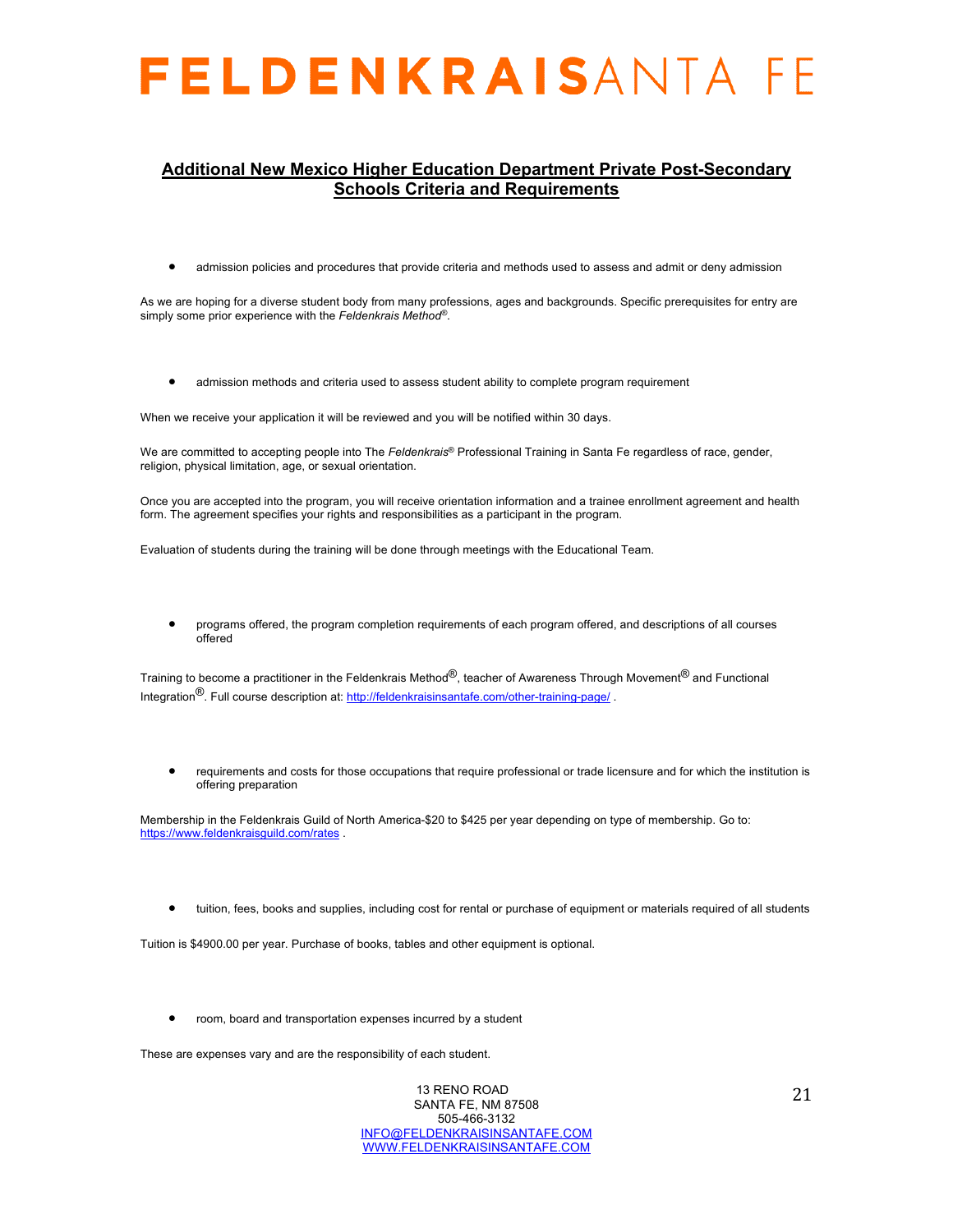• reasonable costs associated with a program of study abroad approved for credit by a student's home institution, if applicable

N/A

• expenses related to a student's disability, including special services, personal assistance, transportation, equipment and supplies

These are expenses vary and are the responsibility of each student.

• refund policies

The Feldenkrais in Santa Fe Feldenkrais Professional Training Program shall refund to any student, all tuition payments for any full-day training sessions of the program which the student has not yet attended (at \$122.50 per day) whether they leave on their own or are asked to leave by the Educational Director.

• types of financial aid available to students and the procedure for applying for such aid

A trainee can request financial assistance through writing. Any amount given is dependent on the number of participants in the program to determine how much funds are available. No other forms of financial aid are available.

• the institution's policy regarding program or course cancellations

Training programs are subject to cancellation with 30 days advance notice due to insufficient enrollment, teacher availability, and/or location availability.

• rules and regulations pertaining to academic progress

Evaluation of students during the training will be done through meetings with the Educational Team. Trainees will have the chance in each segment to evaluate their experience of the training, teachers and staff as well as their own impression of their learning and development.

• rules and regulations pertaining to student conduct

We expect trainees to exhibit professional behavior throughout the training. However, should this not occur, we will address the matter immediately and seek a positive solution.

• the procedure to be followed in the instance that a student decides to withdraw from the institution prior to completing a program

The Feldenkrais in Santa Fe Feldenkrais Professional Training Program shall refund to any student, all tuition payments for any full-day training sessions of the program which the student has not yet attended (at \$122.50 per day) whether they leave on their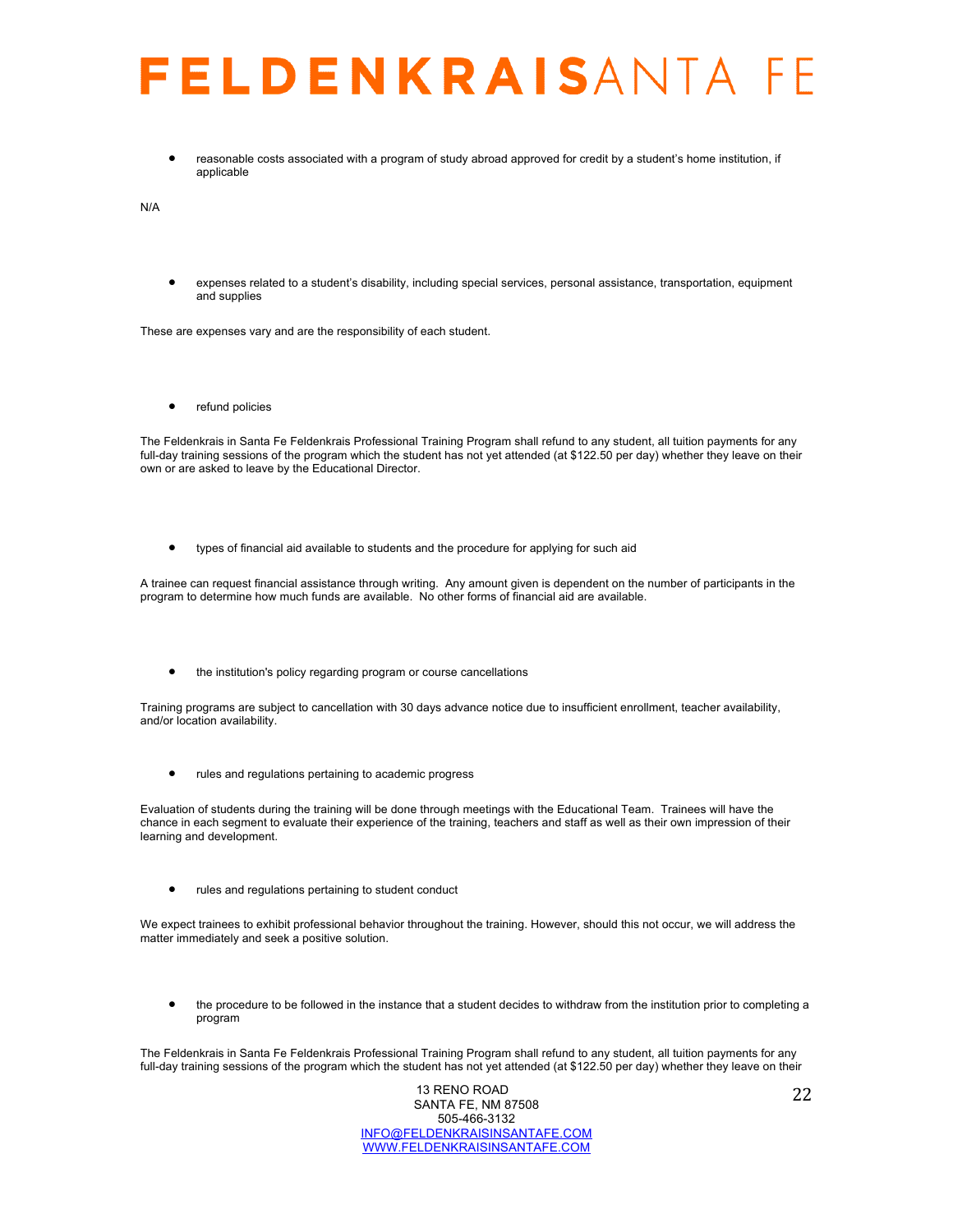## LDENKRAISANTA

own or are asked to leave by the Educational Director. If a student leaves and is in good educational and financial standing they may transfer to another Feldenkrais Professional Training Program of their choice.

• the institution's policy regarding student complaints and the resources available to students for resolving differences with the institution. The institution must adopt the student complaint process established by the department and published by the department

All complaints will first be dealt with internally meeting with the educational staff. If that can't be resolved they can contact the Ethics Committee of the Feldenkrais Guild of North America at: Ethics@feldenkraisguild.com to seek a solution. In addition they may contact the NM Higher Department of Education at: https://hed.state.nm.us/students-parents/student-complaints

• requirement that students or other parties with complaints or grievances against an institution first seek to resolve their complaint or grievance directly with the institution

All complaints will first be dealt with internally meeting with the educational staff

• a time frame within which the institution will investigate the complaint and respond to the complainant;

All complaints will be dealt with internally immediately. Time frames with other bodies will be determined by that bodies response.

• assurance of the involvement of a person who will serve as an impartial representative of the institution but not be directly involved in the area of the complaint;

Staff who are not involved will serve as an impartial representative in any resolution procedures. If necessary an outside (nonstaff) person will be involved

• assurance that no adverse action will be taken against the complainant for registering the complain

No actions will be taken against the complainant for registering a complaint

• identification of the higher education department as the agency to be contacted in cases where a complaint cannot be resolved.

The Feldenkrais Guild of North America Ethics Committee and the NM Department of Higher Education will be the parties for further resolution of any disputes

• the institution's policy regarding release of transcripts

Traditional transcripts are not kept as there are no grades. Records of attendance as well as evaluation forms that they have completed. Transfer documents to other programs only require the number of days completed, what segments, with which teachers and how many private sessions a trainee has received.

Satisfaction of graduates (submit relevant surveys and assessments) prepared during the past 2 years

Students have the opportunity to fill out evaluation forms two times a year. Content includes self-evaluation, staff, content and administrative evaluation.